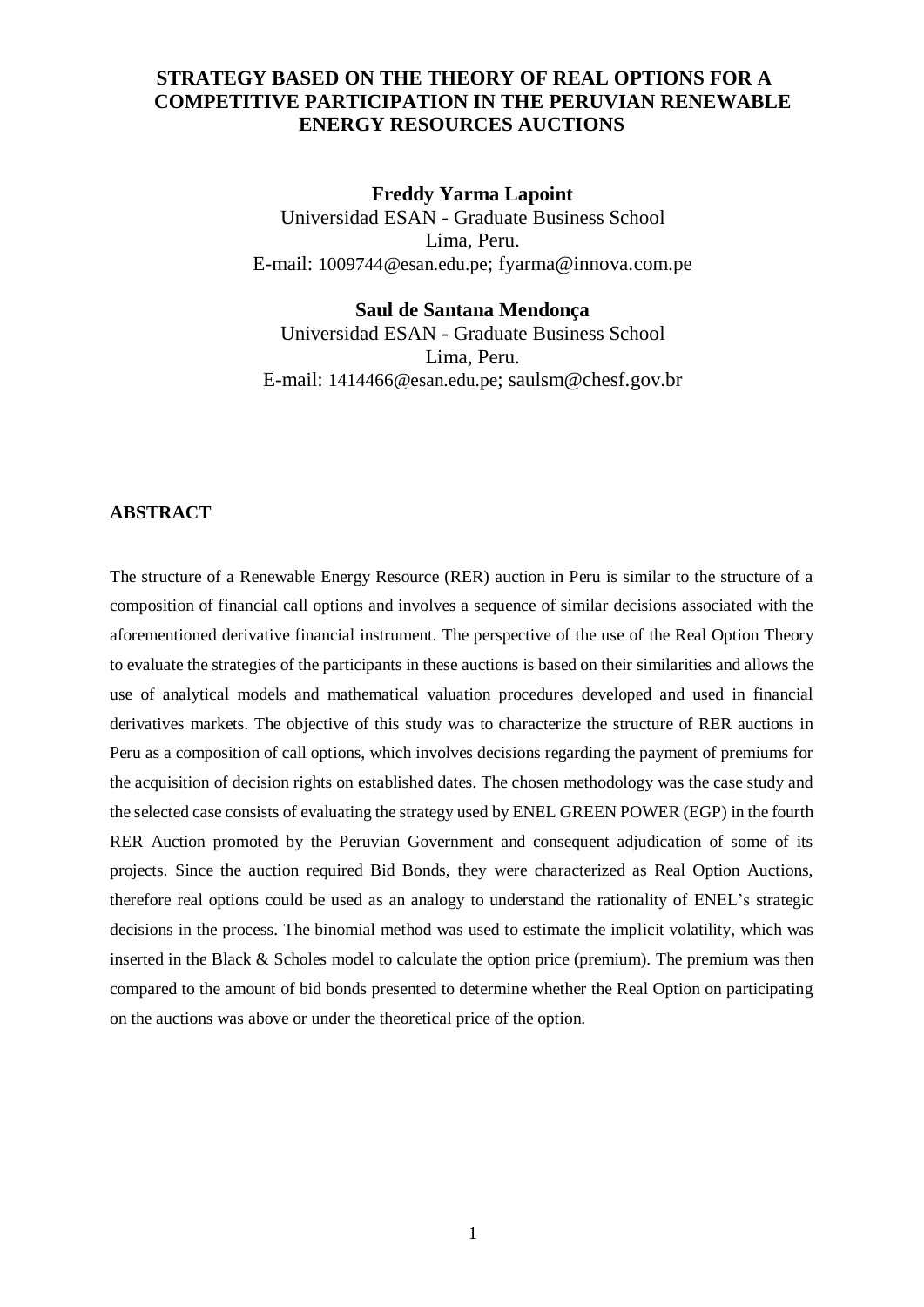# **INTRODUCCIÓN**

The structure of the RER auctions in Peru is similar to the structure of a composition of financial call option and the perspective of the use of the Real Option Theory is based on the similarity between the decision rights derived from the business investment and the rights of purchase established by financial call options. This similarity allows the use of analytical models and mathematical valuation procedures developed and used in financial derivatives markets.

The paper has the following structure: firstly, the research problem, the objectives, the justification, the proposed results, the methodology of the research and its limitations are presented. Next, the contextual framework is portraited, where the details of the Peruvian electricity market, the scheme of the RER auctions and the regulatory framework are shown. The third part discusses the conceptual framework of real options, their applications and mechanisms for their valorization. In the fourth part, the case study selected is described. Then, as a fifth part, the description of the strategy traditionally used in the auctions is presented and then, the sixth part, where the supposed strategy used by EGP is presented having the real options as a parameter, where the proposed model is developed and get the results. The conclusions and recommendations are presented in the seventh and last part.

### **PART ONE: RESEARCH PROBLEM**

Can the use of the Real Options Theory approach, as an analogy to understand the rationality of strategic decisions, allow bidders and regulators to formulate more efficient competitive strategies for the RER auction?

### **OBJECTIVES**

Main Objective: Characterize the structure of RER auctions in Peru as a composition of call options, which involves a sequence of decisions regarding the payment of premiums for acquisition of decision rights on established dates.

Specific Objectives: Identify if the real options approach can be used as an analogy to understand the rationality of the strategic decisions related to an RER Auction; Indicate as bidders and regulators can use this approach to formulate more efficient competitive strategies for participation in the RER auction; Determine a methodology to calculate the maximum amount of the premium to pay for the option.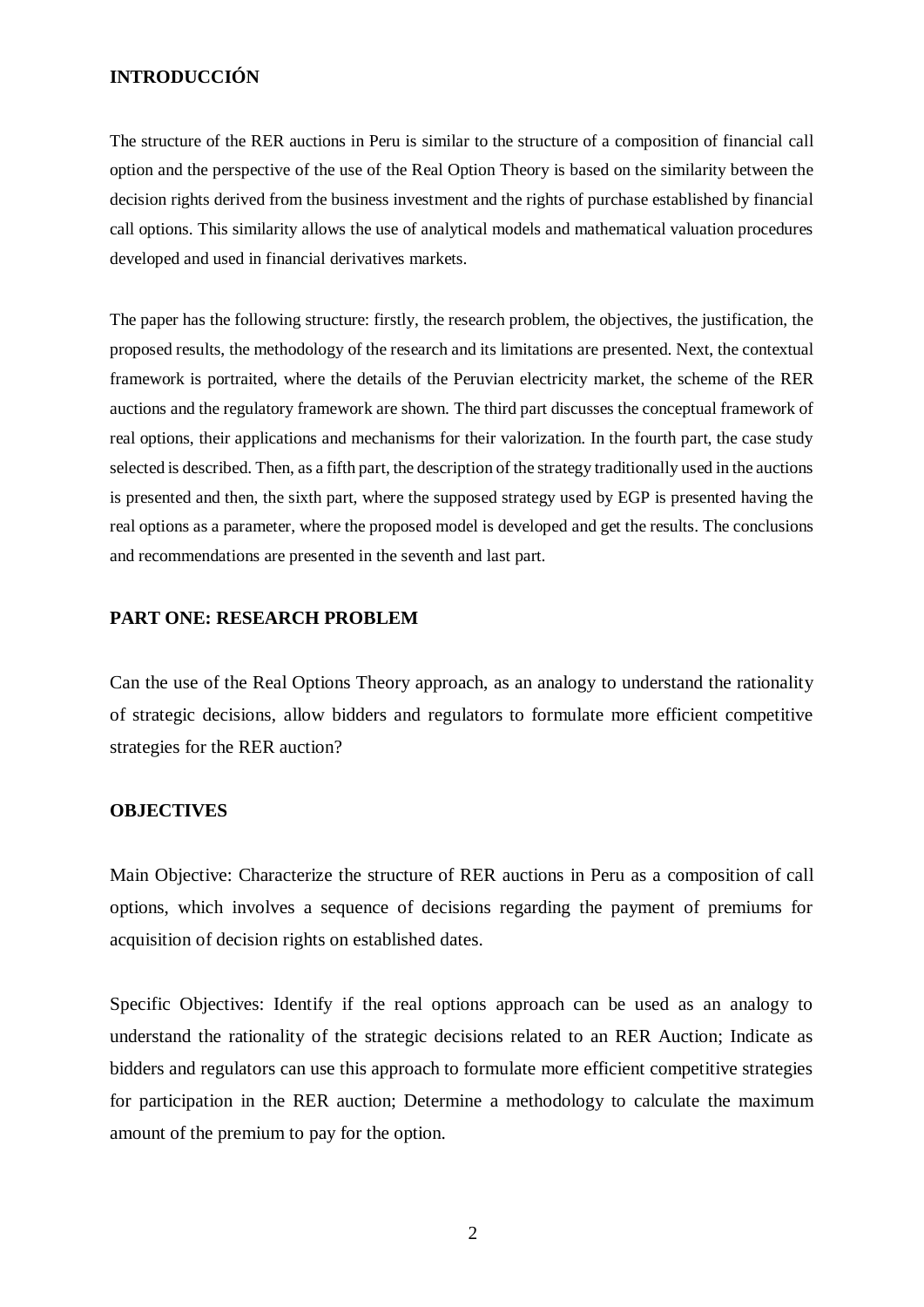## **JUSTIFICATION**

The expansion of the renewable energy market in the last decade and its relevance in the attraction of investments and job creation make the RER investments a relevant issue<sup>1</sup> and the use of the Theory of Real Options allow us to understand the rationality of investing in a project with great uncertainty regarding its Net Present Value (NPV).

Another motivation to use the real option theory is indicated by Sirmans & Yavas (2005). In their experiments they discovered that, in general, the concept of real options is not intuitive or clear for the agents and they fail to identify the value of deferring an investment decision. However, the same agents, when they have to compete for the right to decide to make a future investment (auction), behave in such a way that their offers reflect the value of the option to be deferred. Even when agents are unaware of the Real Options Theory (ROT), its principles are underlying their strategic decision making.

Additionally, Cong (2016) characterizes auctions that require Bid Bonds as Real Option Auctions. Therefore, the approach of real options can be used as an analogy to understand the rationality of strategic decisions in auction processes, as described by Luehrman (1998) and by Alonso, Azofra and Fuente (2009). Therefore, it is possible to publicize a competitive strategy proposed as composed options and be able to apply it in RER auctions in Peru or in other countries. In the selected case, the strategy used by EGP Peru will be analyzed in detail.

## **PROPOSED RESULTS**

 $\overline{a}$ 

In the present work it is proposed to achieve the following results:

- 1. Characterize the structure of the RER auctions in Peru as a composition of different call options;
- 2. Use the real options approach as an analogy to understand the rationality of the strategic decisions related to a RER Auction;
- 3. Indicate how bidders and regulators can use this approach to formulate more efficient competitive strategies for participation in the RER auction;

<sup>1</sup> Regarding the economic relevance of the RER, the data compiled by the International Renewable Energy Agency (IRENA) shows that in ten years the investments in the RER in Latin America increased by more than 250%, highlighting the recent advances of Uruguay, Chile and Mexico. Among the RER, the growth of investments in wind and solar generation stands out. In 2015, these sources concentrated more than 80% of the investments (Renewable Energy Market Analysis Latin America, IRENA, 2016).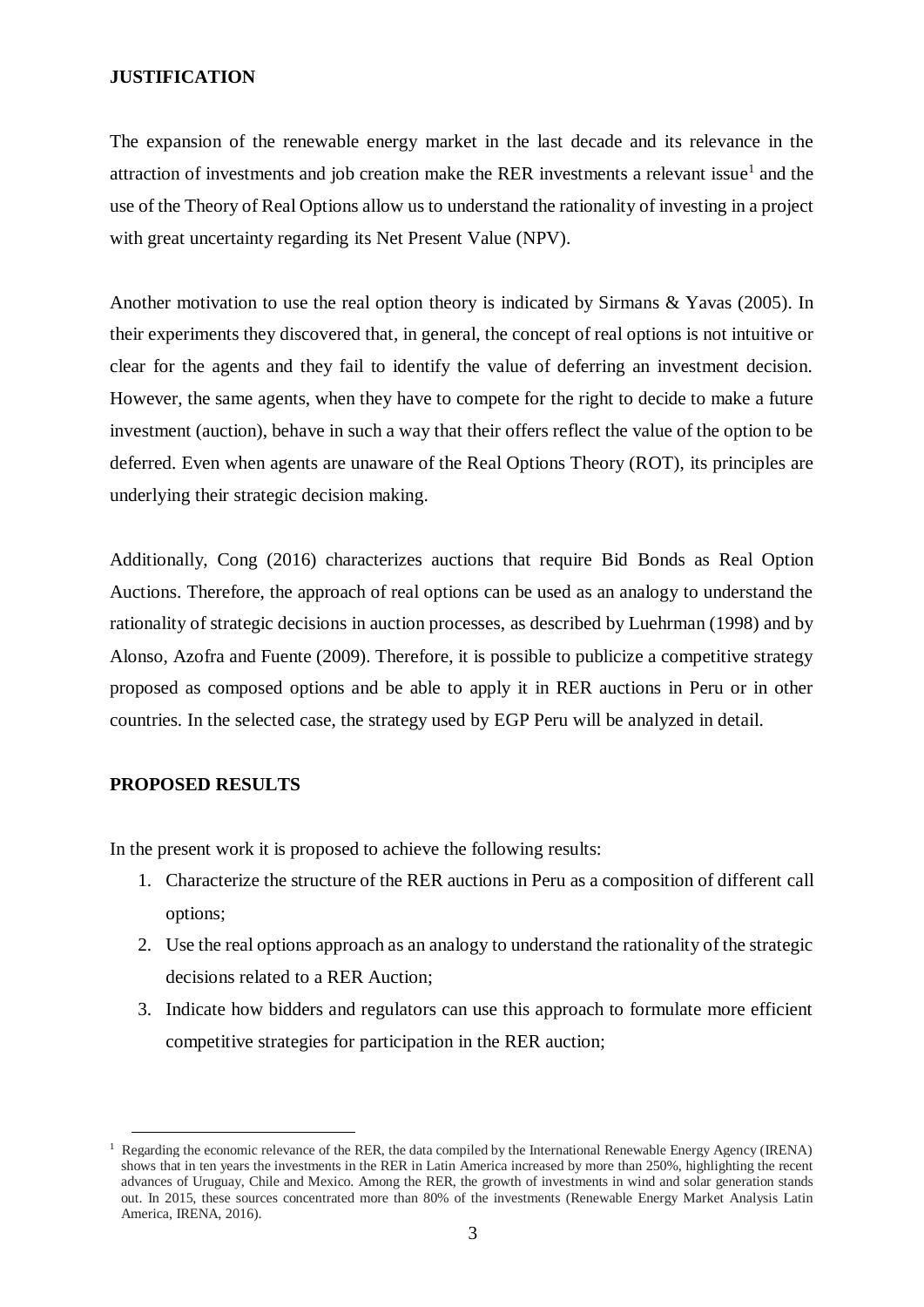- 4. Determine a methodology to identify the implied volatility of participating in the auction and calculate the maximum amount of the "premium" to be paid and therefore;
- 5. Propose how regulators can use the options approach to improve the definition of bid and compliance bonds and indicate useful guidelines for bidders to propose a strategy for participation in auctions that is more cost efficient and less risk, which at the same time maximize the possibilities of awarding a project and minimize the expected losses.

### **INVESTIGATION METHODOLOGY**

The chosen methodology was the case study and the selected case consists of evaluating the strategy used by the bidders of wind projects in the fourth RER Auction promoted by the Peruvian Government and consequent adjudication of some of its projects. The strategy used by EGP Peru will be analyzed with more attention.

## **LIMITATIONS**

The limitations indicate what aspects remain outside the coverage of that investigation, the "limits" or frontiers to which the aspirations of this research arrive are the following:

- − In the characterization of the structure of the auctions as a set of options, the study will be limited to the options of deferring and abandoning the project;
- − Although the other stages of the RER Auction could be characterized as options, there were not enough data to apply the selected methodology and therefore the focus of the options will be applied to modeling just the decision to participate and present a proposal;
- − While it is true that agents can use the options approach to formulate more efficient strategies for their participation in the auction, the success of their projects depends on other variables;
- − Considering that only part of the information necessary for the calculation of the maximum amount of the "premium" is public, some assumptions were established for the information that is private and not make available by the companies;
- − Another limitation derives from the case study methodology used, since the conclusions apply only to Auctions with the same characteristics.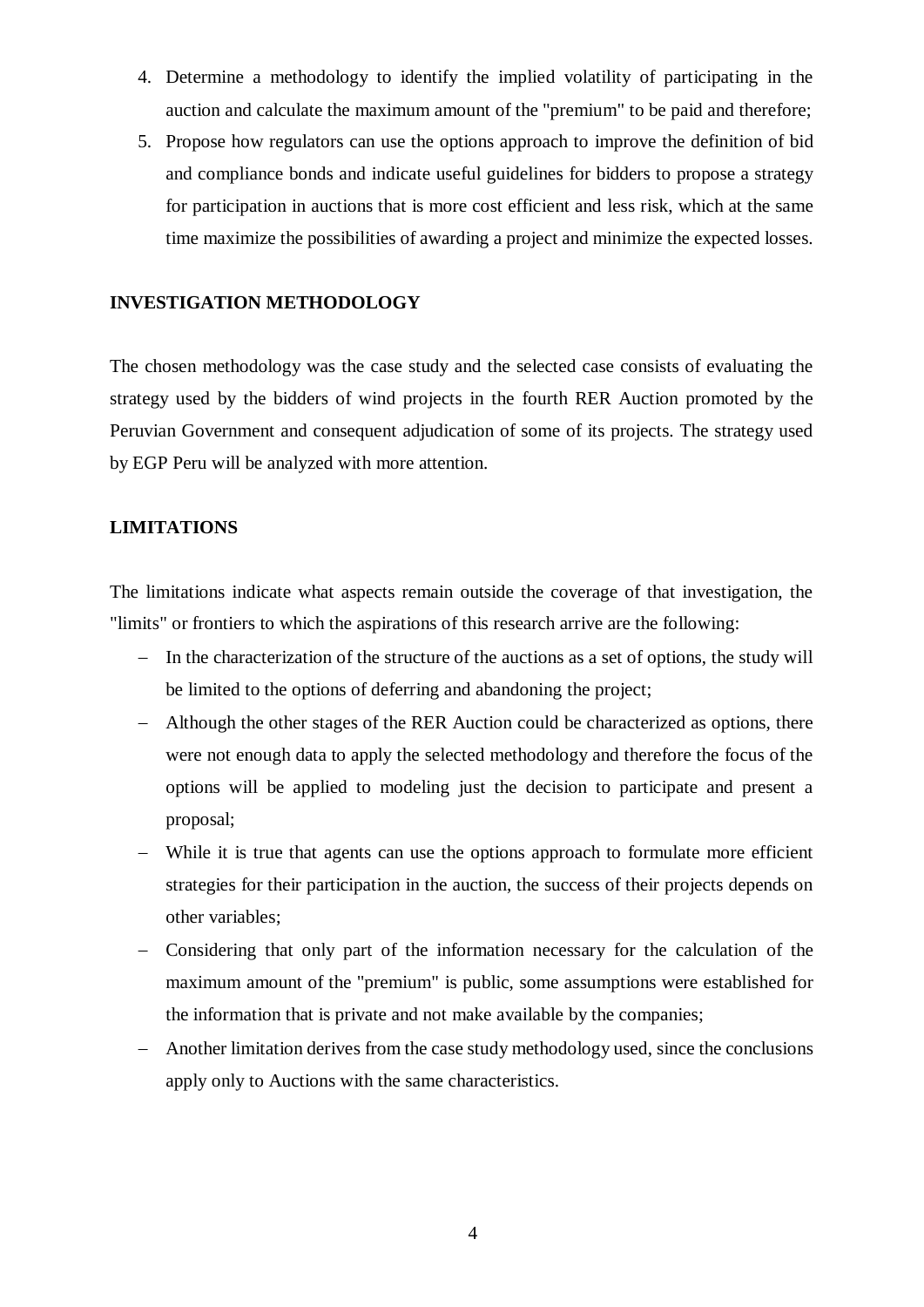### **PART TWO: CONTEXTUAL FRAMEWORK**

The institutional framework of the electricity sector is formed by the the Peruvian State, represented by the Ministry of Energy and Mines (MINEM), Free and Regulated Users of electricity, the Electric Utility Companies, the Committee for the Economic Operation of the System (COES), the Supervisory Body of Investment in Energy and Mining (OSINERGMIN), the Institute for the Defense of Competition and Intellectual Property (INDECOPI) and the Promotion Agency of Private Investment of Peru (PROINVERSIÓN).

In 2015 installed capacity was around 12,250 MW and it is worth mentioning that the RER generation reached the 5% share mark in the annual generation of electricity, an objective established by Legislative Decree No. 1002/2008. The Peruvian electricity market has grown at annual rates of 7% in the last two decades and according to the 2015 Statistical Yearbook, installed power tripled between 1995 and 2015. In 2015, the sector generated 8,764 direct jobs and had accumulated investments of USD 2,593,308,000.

The National Energy Plan (PEN) 2014-2025 considers for the considered horizon investments in the energy sector of 50 billion dollars and for the sub-sector electricity of 9 billion dollars. The goals will be to double the electricity demand requirements and reach 60% of energy production with renewable sources, as well as 100% access of Peruvian families to electricity.

The PEN 2014-2025 estimates an annual production of around 70,000 GWh / year in 2025, which implies that to maintain a 5% share of the RER it will be necessary to add approximately 1,500 GWh / year of RER generation. Taking into account the completion of the Fourth Auction in 2016, it is estimated that another auction for the acquisition of higher volume of energy should take place between 2019 and 2020.

### **RER AUCTION SCHEME**

The requirements of quantity of electricity and types of sources are defined in terms of energy required in MWh / year distributed between different technologies: biomass, wind, solar, geothermal and tidal and plus an additional small hydroelectric power plants (less than 20 MW). Bidders must submit, together with their proposals, a Bid Bond of USD 50,000 / MW of installed capacity, which is lost if the bid is won and the bidder fails to sign the contract. The base rate (electricity Price) or "Maximum Monomic Rate" (USD / MWh) is calculated by OSINERGMIN for each type of RER generation technology. In the event of the adjudication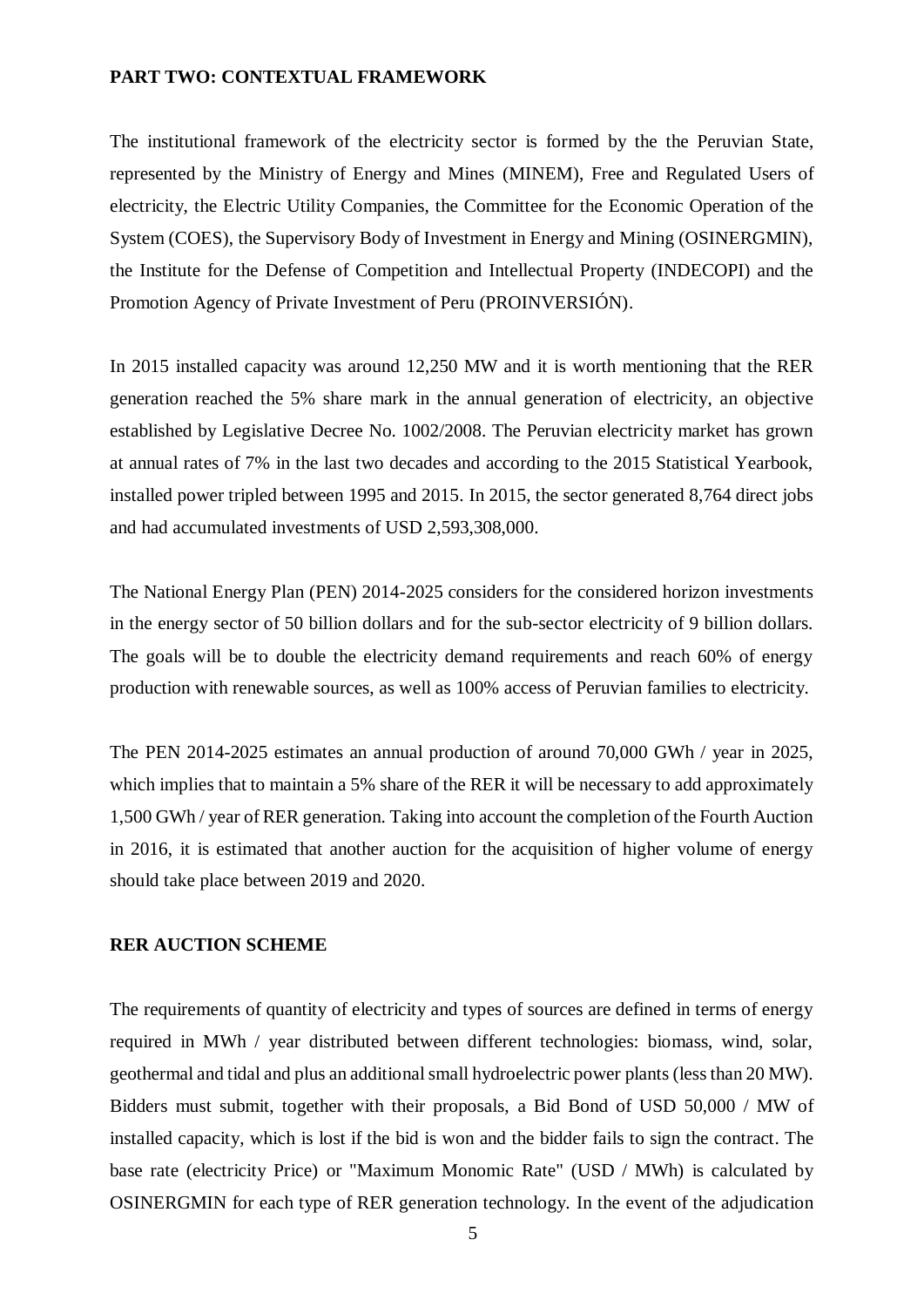of the Project the company must present a Performance (completion) bond (Garantía de Fiel Cumplimiento/GFC) of USD 250,000 / MW of installed capacity.

The adjudication process is carried out in four steps:

- − First the Offer Envelopes are opened and the projects are ordered according to the prices from lowest to highest and those that exceed the maximum price are discarded;
- − Next, it is verified whether the amount of energy offered (MWh) is less than the Required Energy, if so, the project is awarded. If the energy offered exceeds the Required Energy, it is verified if the bidder has previously agreed with the possibility of partial allocation as long as it is below the maximum price;
- − Finally, maximum price is disclosed only if the Required Energy was not fully covered and if there were offers that exceeded the maximum price;
- − Then the winners sign Concession Agreements that ensure them the payment of an annual income for twenty years.

# **REGULATORY FRAMEWORK**

The legal framework for the promotion of renewable energies is included in the general regulatory framework of the electricity sector and consists of the following instruments: Legislative Decree No. 1002/2008, by Supreme Decree 012-2011-EM (March 2011) and by the Consolidated Bidding Documents of the Electricity Supply Auction with Renewable Energy Resources (RER), which are originally approved by Resolution of the Ministry of Energy and Mines (MINEM).

## **PART THREE: THE CONCEPTUAL FRAMEWORK**

A financial call option guarantees its buyer the right to buy an asset at a certain price (strike price) at the end of a set period of time (expiration time). An investor acquires call options, paying for them an amount of money (premium). The owner of the option has the right, but is not obligated to buy. The seller of an option is obliged to sell an asset at the exercise price. The maximum loss of the investor is the value of the price paid for the option, if the buyer decides not to exercise his right to purchase the asset.

The real options are an application similar to financial options, however the underlying asset is a "real asset" such as, for example, a property, an investment project, a company, a patent, and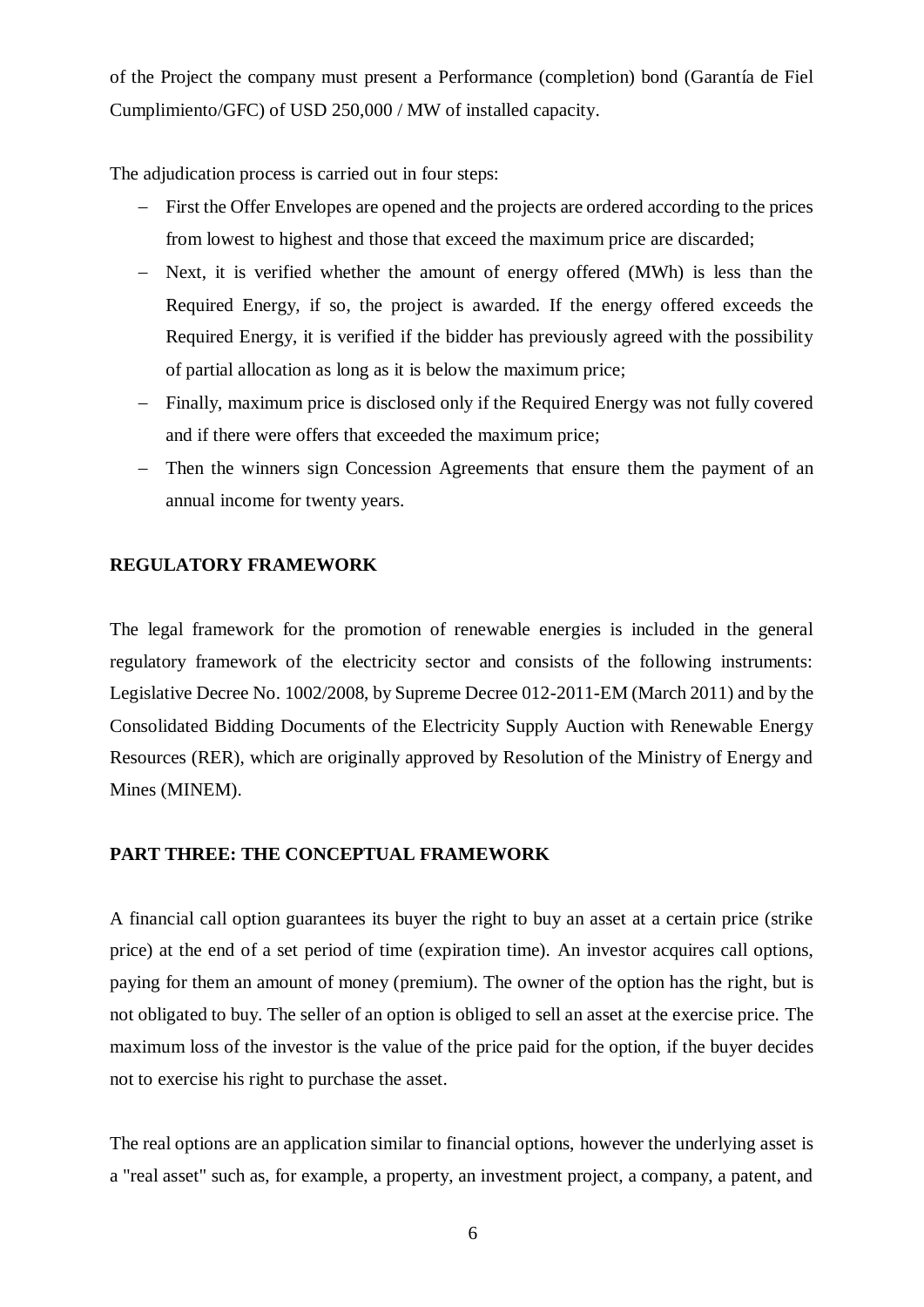so on. It is the right - but not the obligation - to carry out certain business initiatives, such as postponement, abandonment or expansion of a capital investment project.

### **THE VALUATION OF REAL OPTIONS**

The main methods of valuing options are the binomial method, Black & Scholes and Monte Carlo simulation. In this research the binomial model and Black & Scholes were used.

The definition of the price of a call option by the binomial method presupposes variations for the movement of an action: its price can go up "u" or go down "d" and the values of rise and fall are always the same throughout the period of analysis of the option. The model and its components can be represented according to the following illustration:



Illustration 1- Graphical representation of the binomial model

Equation 1- Components of the binomial model

$$
c_u = M\acute{a}x \ [Sou-S_0, 0] \qquad \qquad p = \frac{e^{r\Delta t} - d}{u - d}
$$
\n
$$
c_d = M\acute{a}x \ [Sod-S_0, 0] \qquad \qquad d = e^{-\sigma\sqrt{\Delta t}}
$$

The value of the call option in each scenario will be given by *cu* and *cd* and the value of the call option in the initial moment will be given by the weighted average of the values discounted by the risk free rate.

Equation 2- Value of the purchase option for the binomial model

$$
C = e^{-r} (pC_u + (1-p)C_d)
$$

The Black-Scholes model determines the intrinsic price of an option based on these five factors: S<sub>0</sub> is the price of the underlying asset, X is the exercise price, T is the due date, σ is the variability of the underlying asset, r it is the risk-free interest rate.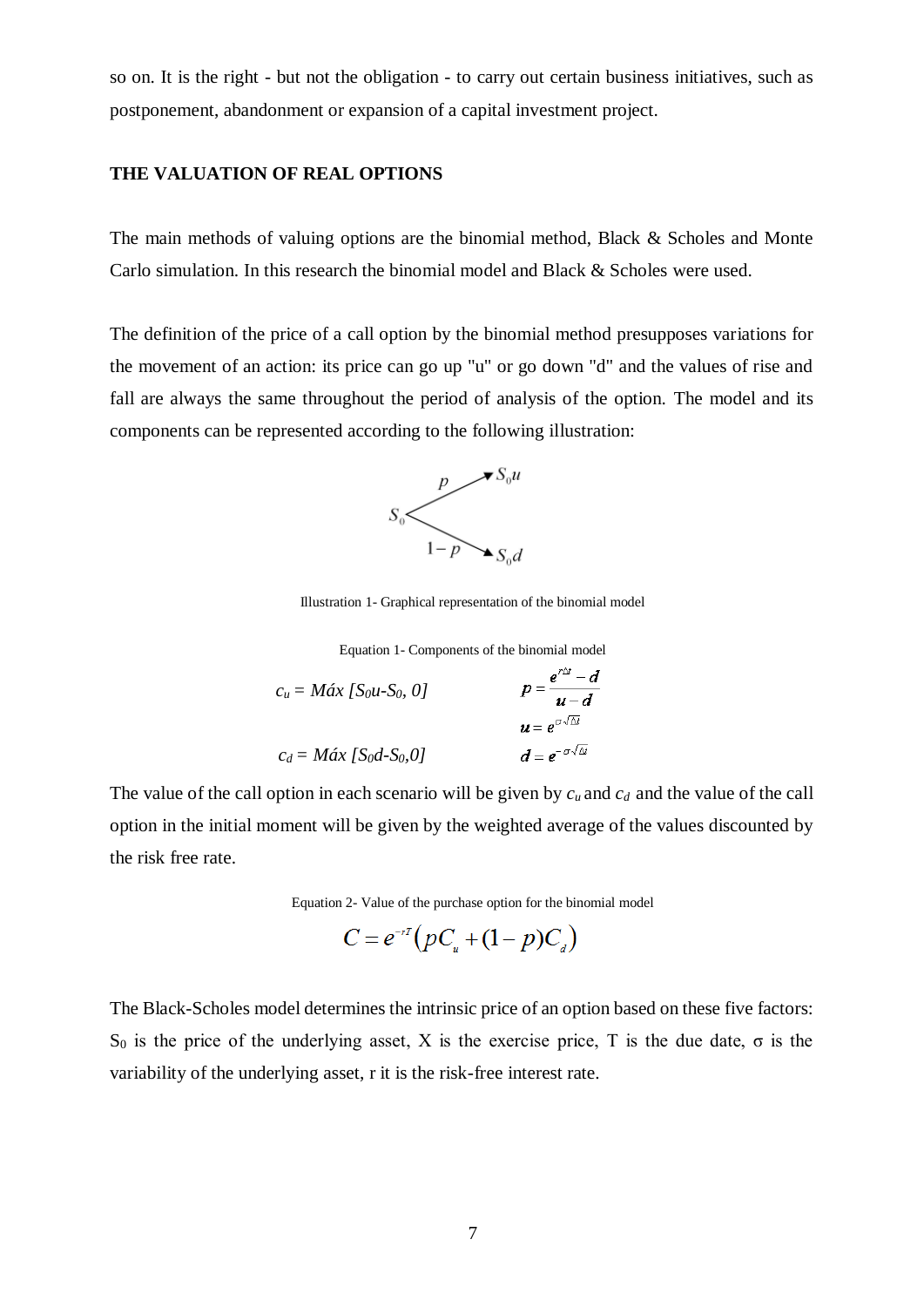Equation 3- Call Option price formulas

$$
C = S_0 e^{-qt} * N(d_1) - X e^{-rt} * N(d_2)
$$
  

$$
d_1 = \frac{\ln(\frac{S_0}{X}) + t (r - q + \frac{\sigma^2}{2})}{\sigma \sqrt{t}}
$$
  

$$
d_2 = d_1 - \sigma \sqrt{t}
$$

There is a relationship between the binomial model and the Black & Scholes model and is given by the equivalences described in Equation 4.

Equation 4 - Relationship between the binomial models and Black & Scholes

$$
u = \exp\left\{\sigma\sqrt{\frac{T}{n}}\right\}
$$

$$
d = \exp\left\{-\sigma\sqrt{\frac{T}{n}}\right\}
$$

The types of real options can be classified into three groups that can be interrelated: Defer/Learn, Investment/Growth and Divert/Reduce. For our case study, we will develop the option to defer na investment decision.

The option to defer an investment project provides its owner the right to postpone its realization during a certain period of time. It is similar to a purchase option on the NPV of the project and whose exercise price is the cost of carrying out the project on the expiration date of the option.

## **PART FOUR: DESCRIPTION OF THE CASE STUDY**

The selected case study is the strategy used by the bidders in the fourth RER auction, a procedure called to award Energy for the Peruvian SEIN (National Interconnected Electric System), whose objective was the contracting of 1,300 GWh of wind, solar and biomass energy per year In addition, 450 GWh per year of new hydroelectric power projects were also auctioned. Then, from the investigation of the fourth RER auction, we can identify that bidders have used different types of strategies to win a project. We have focused on two types of strategies that we call Traditional Approach Strategy and Real Options Approach Strategy.

### **DESCRIPTION OF THE FOURTH RER AUCTION**

 $\overline{a}$ 

The Auction Notice<sup>2</sup> of the Fourth RER Auction determined that:

<sup>2</sup> http://www2.osinerg.gob.pe/EnergiasRenovables/contenido/Documentos/4taSubastaRER.AvisosConvo2015/Ba ses\_Consolidadas\_4taSubasta.pdf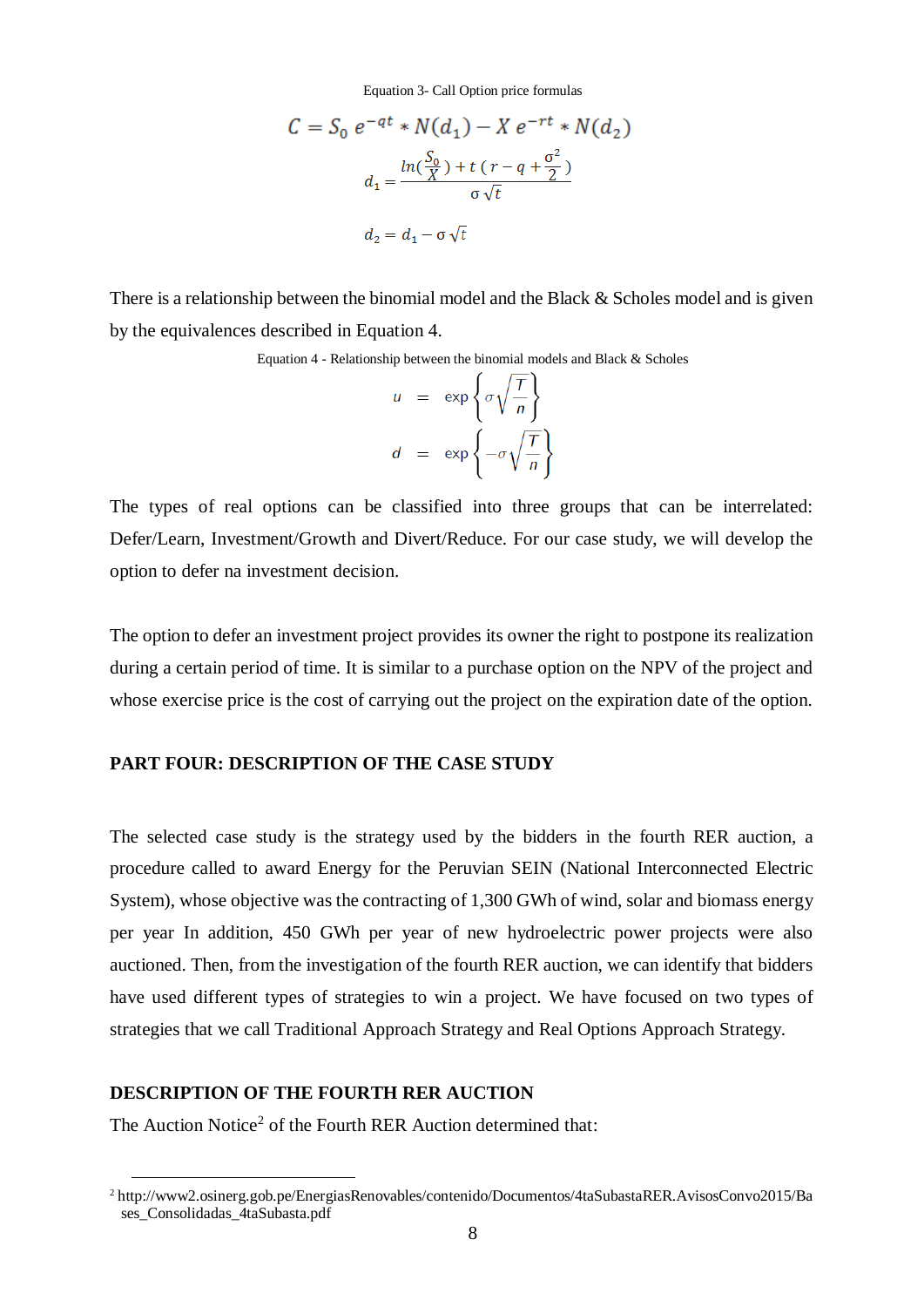- a) the participation rights were to be acquired for USD 5,000.00;
- b) on a specific date, companies should present two envelopes, one of qualification and another with the economic proposal;
- c) preliminary information about the project, sworn statements and other documents would be included in the qualification envelope;
- d) in the second envelope the bidder presents the Bid Bond (GSO), the monomic price offered (USD / MWh), the installed capacity of the power plant (MW), the annual amount of electricity offered (MWh), the minimum percentage required to obtain an award and location of bar to be connected.

In case of adjudication the auction notice determined that:

- e) the bid bond would be replaced by a performance bond;
- f) it would be necessary to form a Specific Purpose Company (SPC) with capital subscription equivalent to USD 100,000 / MW and;
- g) Sign the concession contract with a duration of 20 years.

Once the project was awarded, the awardee would begin the preparations for the construction. In our case study, we will only focus on wind power generation technology. There were a total of 8 bidders who submitted 34 projects. It should also be noted that of the 8 bidders only 4 went to the second round.

# **PART FIVE: TRADITIONAL APPROACH STRATEGY**

Companies interested in participating as bidders in the RER Auctions follow what we will call Traditional Strategy, which is subdivided into three stages: the generation of the project, the participation in the auction and implementation in case of winning the tender. This strategy presupposes a one-to-one relationship between developed studies and projects presented in the auction, that is, the studies and efforts made to develop a wind farm project generate only one offer, based on these studies, to be presented at the auction.

The value of projects depends on the stage of development they are in. In a study carried out annually by Deloitte<sup>3</sup>, a multiple  $(\epsilon / MW)$  is estimated for the valuation of wind farm assets. The projects that meet the minimum requirements for submission in the Auctions are those that

<sup>&</sup>lt;sup>3</sup>"A Market Approach for Valuing Wind Farm Assets - Global Results - April 2016"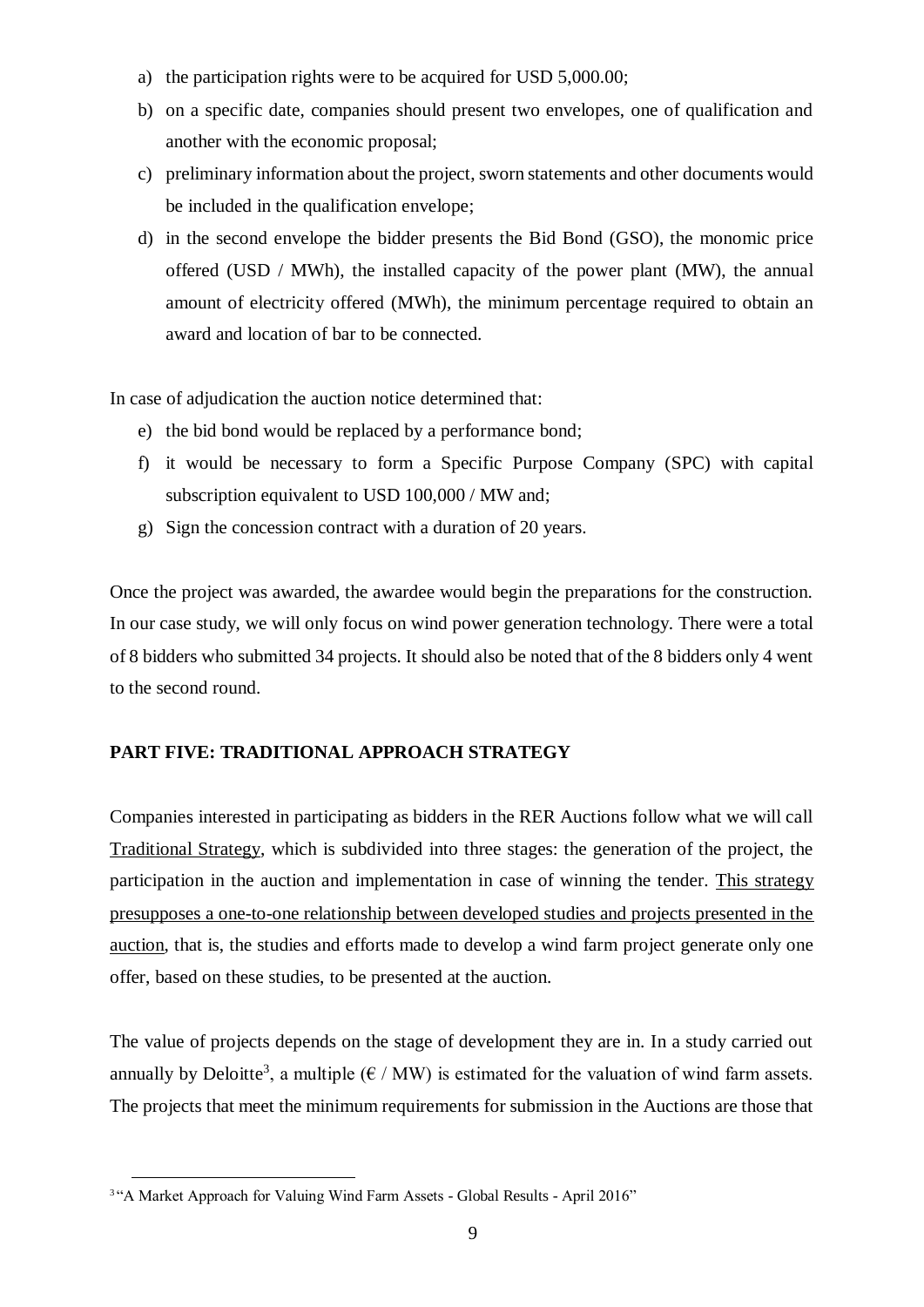met the initial stages of the pipeline, which would be evaluated between EUR 0.2 million and EUR 0.3 million / MW of installed capacity (USD 0.21million and USD 0.31 million / MW).

In order to be able to compare the two proposed strategies, we carried out the economic and financial evaluation of one of the projects presented by ENEL, the 126MW Wind Power Plant (named Nazca Project). First, by using the [Capital Asset Pricing Model \(CAPM\),](https://www.investopedia.com/terms/c/capm.asp) then estimating the revenues, costs and investments. Secondly, analyzing the projected financial statements consisting of the profit and loss statement and the cash flow, to then calculate and analyze the NPV and the internal rate of return (IRR). The CAPM was used to calculate the cost of capital and results in a  $Ke = 8.75\%$ . After the determination of future flows and the average cost of capital, the NPV and IRR of the economic and financial project were obtained:

Table 1 - NPV and TIR for the Nazca project in the Traditional Strategy

|               | 6.5%                 |
|---------------|----------------------|
| NPV@WACC4.67% | $USD$ 29.952 million |

### **PART SIX: STRATEGY BASED ON THE REAL OPTIONS THEORY (ROT)**

The strategy based on the ROT approach is the same as the traditional strategy regarding participation in the auction process and in the implementation of the awarded projects. The difference between the strategies is that in the new strategy the one-to-one correspondence between the studies carried out to develop a wind farm project and the offers presented in the auctions ceases to be dominant.

In the traditional strategy, a study, carried out according to a Temporary Concession<sup>4</sup> granted by the MINEM, generates a project presented in the auction. In the proposed strategy, a study can generate several projects to offer at the bid. We will define as base configuration of the project the conditions described in the Ministerial Resolution that grants the Temporary Concession and as additional configuration any of the projects presented in the auction that can be considered as variations of the base configuration. In Table 2 we present examples of three companies that submitted projects in the fourth RER auction that we assume are variations of the base configurations.

<sup>4</sup> This concession allows the use of goods for public use and the right to obtain the imposition of easements for the feasibility studies of generation plants (whose installed capacity is equal to or greater than 750 MW and / or in case they require easements on third party property), substations or transmission lines (http://www.minem.gob.pe/descripcion.php?idSector=6&idTitular=6591)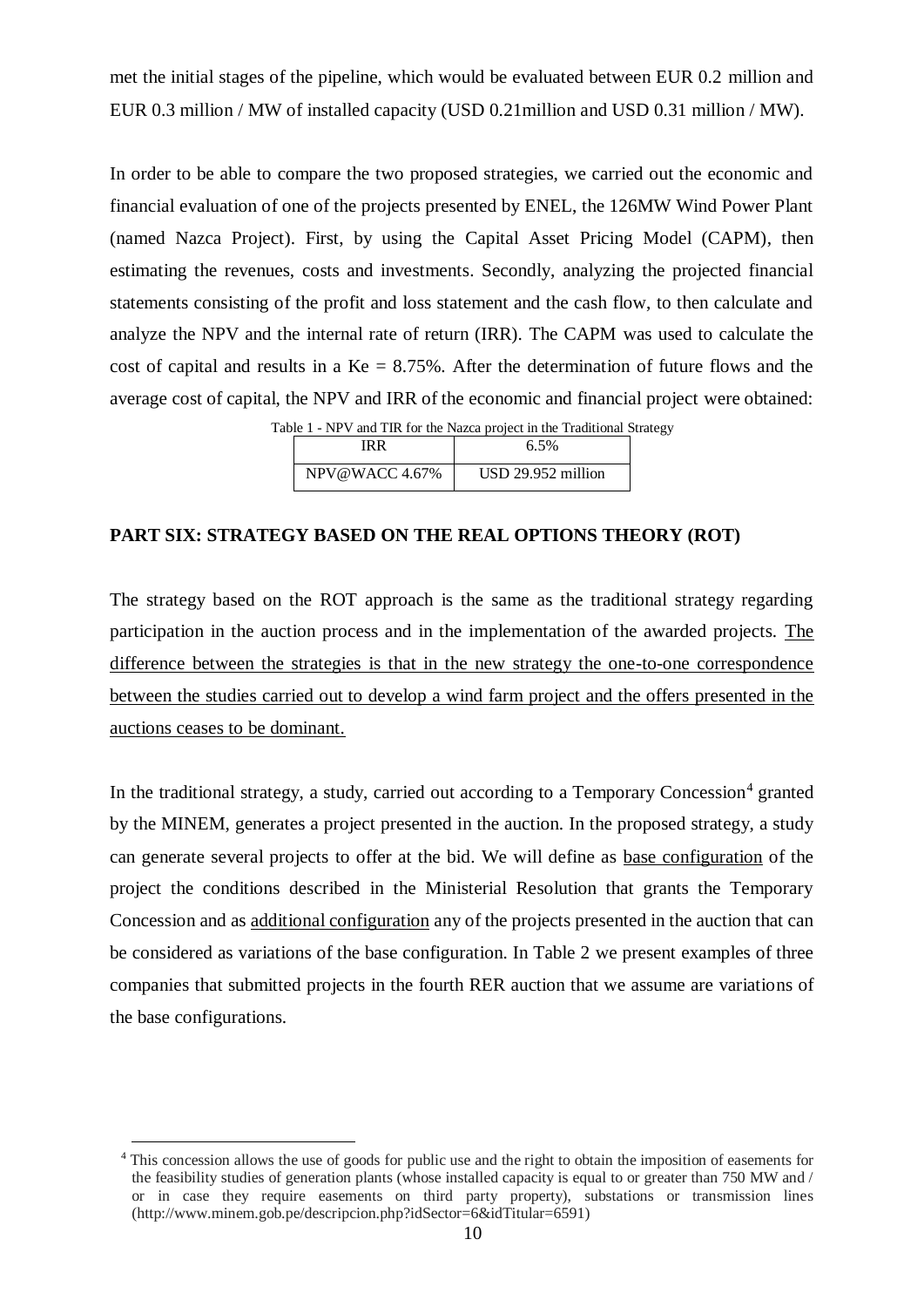| $\frac{1}{2}$ . The state of $\frac{1}{2}$ is the state of $\frac{1}{2}$ . The state of $\frac{1}{2}$ |                       |                                                            |                                                                   |                             |  |  |  |  |  |
|-------------------------------------------------------------------------------------------------------|-----------------------|------------------------------------------------------------|-------------------------------------------------------------------|-----------------------------|--|--|--|--|--|
| Company                                                                                               |                       | Basic and Original Configuration<br>(Temporary Concession) | Additional Configuration<br>(Projects offered in the bid process) |                             |  |  |  |  |  |
| Grenergy                                                                                              | CЕ<br>Duna<br>Parque  | $\mathrm{N}^\mathrm{o}$<br>RM                              | 575-2015-                                                         | CE Duna 18MW                |  |  |  |  |  |
|                                                                                                       | 120MW                 | <b>MEM/DM</b>                                              |                                                                   | CE Huambos 18MW             |  |  |  |  |  |
| Cobra                                                                                                 | CE Parque Torocco     | N°<br>RM                                                   | $406 - 2013 -$                                                    | CE Torocco Norte 55MW       |  |  |  |  |  |
|                                                                                                       | 75MW                  | MEM/DM                                                     |                                                                   | CE Torocco Sur 44MW         |  |  |  |  |  |
| Enel                                                                                                  | Parque<br>Nazca<br>CЕ | $\mathrm{N}^\circ$<br>RM                                   | $262 - 2015$                                                      | CE Parque Nazca 126.00 MW   |  |  |  |  |  |
|                                                                                                       | 120MW                 | MEM/DM                                                     |                                                                   | CE Parque Nazca 2 114.00 MW |  |  |  |  |  |
|                                                                                                       |                       |                                                            |                                                                   | CE Parque Nazca 3 102.00 MW |  |  |  |  |  |
|                                                                                                       |                       |                                                            |                                                                   | CE Parque Nazca 4 93.00 MW  |  |  |  |  |  |
|                                                                                                       |                       |                                                            |                                                                   | CE Parque Nazca 5 84.00 MW  |  |  |  |  |  |
|                                                                                                       |                       |                                                            |                                                                   | CE Parque Nazca 15 81.00 MW |  |  |  |  |  |
|                                                                                                       |                       |                                                            |                                                                   | CE Parque Nazca 6 75.00 MW  |  |  |  |  |  |
|                                                                                                       |                       |                                                            |                                                                   | CE Parque Nazca 16 72.00 MW |  |  |  |  |  |
|                                                                                                       |                       |                                                            |                                                                   | CE Parque Nazca 7 66.00 MW  |  |  |  |  |  |
|                                                                                                       |                       |                                                            |                                                                   | CE Parque Nazca 17 63.00 MW |  |  |  |  |  |
|                                                                                                       |                       |                                                            |                                                                   | CE Parque Nazca 8 57.00 MW  |  |  |  |  |  |
|                                                                                                       |                       |                                                            |                                                                   | CE Parque Nazca 18 54.00 MW |  |  |  |  |  |
|                                                                                                       |                       |                                                            |                                                                   | CE Parque Nazca 10 51.00 MW |  |  |  |  |  |
|                                                                                                       |                       |                                                            |                                                                   | CE Parque Nazca 20 45.00 MW |  |  |  |  |  |
|                                                                                                       |                       |                                                            |                                                                   | CE Parque Nazca 11 45.00 MW |  |  |  |  |  |
|                                                                                                       |                       |                                                            |                                                                   | CE Parque Nazca 22 36.00 MW |  |  |  |  |  |
|                                                                                                       |                       |                                                            |                                                                   | CE Parque Nazca 25 27.00 MW |  |  |  |  |  |
|                                                                                                       |                       |                                                            |                                                                   | CE Parque Nazca 27 21.00 MW |  |  |  |  |  |
|                                                                                                       |                       |                                                            |                                                                   | CE Parque Nazca 29 15.00 MW |  |  |  |  |  |

Table 2 - Examples of base and additional configurations of projects presented in the 4th RER auction

In the Illustration 2 - Characterization of the auction as a sequence of real options, we present, according to the schedule and other guidelines of the fourth RER auction documents<sup>5</sup>, the elements of an option (acquisition of a decision right, on a specific date through payment of a premium) for each of the stages of the bidding process.

From the perspective of the bidders, the options are as follows: in stage 4, if the bidder decides to present a proposal, the bidder must submit a Bid Bond of USD50,000 / MW. If the proposal qualifies (stage 5), the economic offer will be evaluated, if it does not qualify the project is excluded, the documents are returned and that implies a cost to the bidder that is the fees and financial cost of the bid bond presented.

In stage 10 bidders with awarded projects have the option to sign the concession contract, if by some restriction they can not sign it, or if for any reason they decide not to sign, it would cause the loss of the Bid Bond and that would be the cost of the decision of not concluding the process. Once the concession contract has been signed, the Bid Bond is returned to the bidders and they are required to submit a performance bond of USD 250,000 / MW. In other words, in stage 11, if for some reason the awardee fails to conclude or even desists from carrying out the construction, he would have the Performance Bond executed and that would be the cost of abandoning the project<sup>6</sup>.

<sup>&</sup>lt;sup>5</sup> http://www2.osinerg.gob.pe/EnergiasRenovables/contenido/4tasubas\_RER\_bases.html

<sup>&</sup>lt;sup>6</sup> We have not considered other possibilities, such as the sale of the SPE holding the concession contract or the inclusion of new partners in the consortium, etc.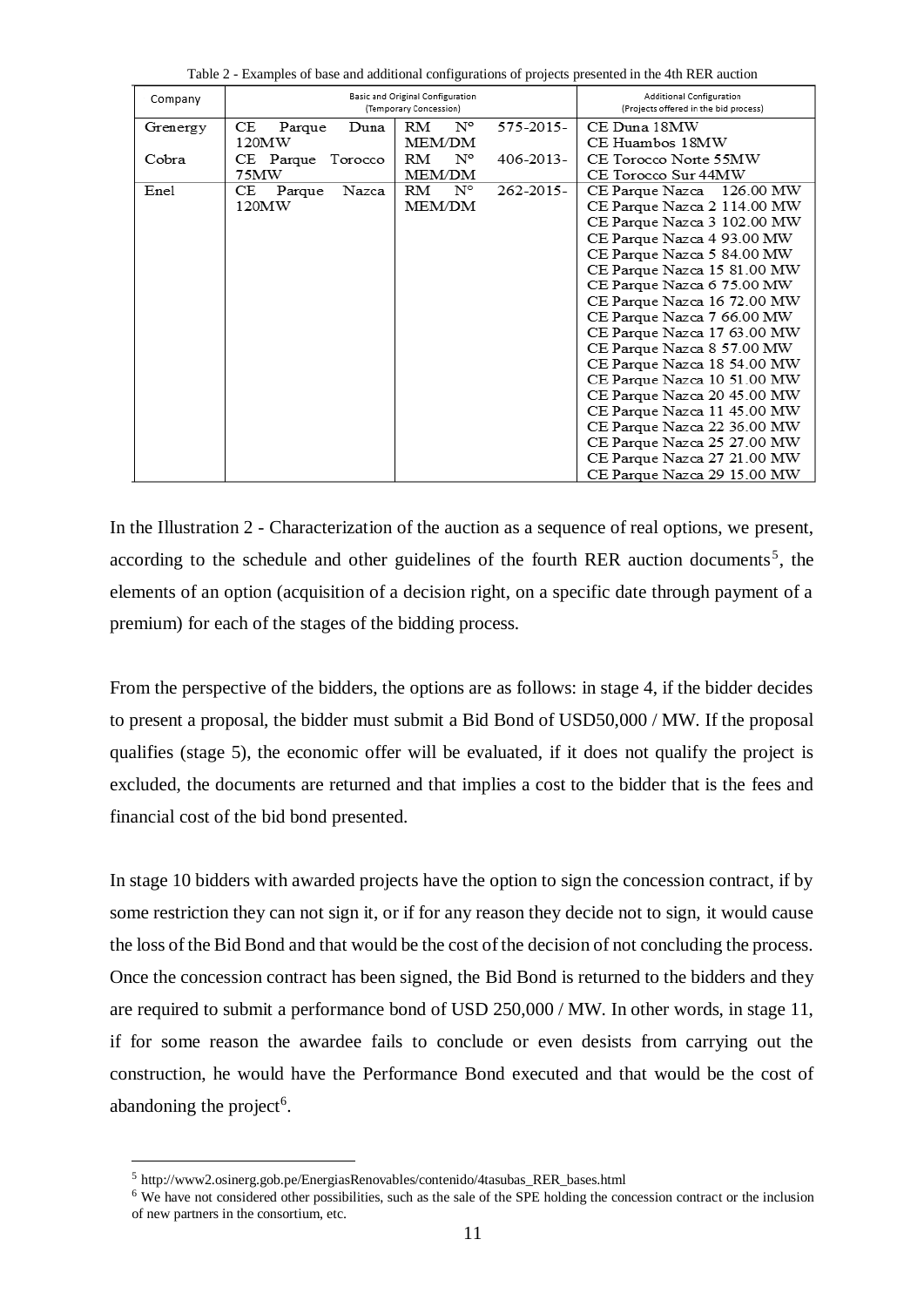|    | Process flowchart RER Auction and Real Options                  |            |                                                                           |                                                                                                                      |                                                                  |  |  |  |  |  |
|----|-----------------------------------------------------------------|------------|---------------------------------------------------------------------------|----------------------------------------------------------------------------------------------------------------------|------------------------------------------------------------------|--|--|--|--|--|
|    | Flow auction 4th RER                                            | Date       | <b>Process</b>                                                            | Type of Real Option                                                                                                  | Prima                                                            |  |  |  |  |  |
| 01 | <b>NOT</b><br><b>PARTICIPATE</b><br>YES                         | 03/09/2015 | CALL<br>4th RER<br><b>AUCTION</b>                                         |                                                                                                                      |                                                                  |  |  |  |  |  |
| 02 | <b>BUY THE BASES</b>                                            | 07/09/2015 | <b>BUY</b><br><b>THE BASES</b>                                            | "DEFERMENT OPTIONS"<br>Buy right to participate                                                                      | <b>US\$ 5.000</b>                                                |  |  |  |  |  |
| 03 | <b>NOT</b><br>GO                                                | 26/11/2015 | <b>PUBLICATION</b><br>OF THE<br><b>MAXIMUM PRICE</b>                      |                                                                                                                      | <b>Lost Bonus</b><br>(US\$ 5.000)                                |  |  |  |  |  |
| 04 | <b>PRESENT THE</b><br><b>ENVELOPES</b><br><b>YES</b>            | 18/12/2015 | <b>PRESENT THE</b><br><b>ENVELOPES</b><br>1. Qualification<br>2. Proposal | "DEFERMENT OPTIONS"<br>Buy the right to decide to make the<br>Investment if awarded. Today the<br>project has VAN <0 | <b>Offer Security</b><br>Warranty<br><b>US\$ 50,000 / MW</b>     |  |  |  |  |  |
| 05 | <b>NOT</b><br>QUALIFY                                           | 21/12/2015 | <b>QUALIFY</b><br><b>ENVELOPE N'1</b>                                     |                                                                                                                      | <b>Lost Fee</b><br>(Offer Security Warranty<br>US\$ 50,000 / MW) |  |  |  |  |  |
| 06 | <b>YES</b><br><b>ADJUDGE</b><br>*Round<br><b>YES</b>            | 16/02/2016 | <b>ADJUDGE</b><br><b>PROYECT</b><br>1"ROUND                               |                                                                                                                      |                                                                  |  |  |  |  |  |
| 07 | <b>NO</b><br><b>NOT</b><br><b>PARTICIPATE</b><br>2"Round<br>YES | 16/02/2016 | <b>QUALIFY</b><br><b>ENVELOPE N2</b>                                      |                                                                                                                      | <b>Lost Fee</b><br>(Offer Security Warranty<br>US\$ 50,000 / MW) |  |  |  |  |  |
| 08 | <b>ADJUDGE</b><br><b>NOT</b><br>2"Round                         | 16/02/2016 | <b>ADJUDGE</b><br><b>PROYECT</b><br>2" ROUND                              |                                                                                                                      |                                                                  |  |  |  |  |  |
| 09 | <b>NOT</b><br>SIGNATURE<br><b>CONTRACT</b>                      | 17/05/2016 | <b>SIGNATURE</b><br><b>CONTRACT</b>                                       |                                                                                                                      | <b>Lost Fee</b><br>(Offer Security Warranty<br>US\$ 50,000 / MW) |  |  |  |  |  |
| 10 | YES<br><b>SIGNED</b><br><b>CONTRACT</b>                         | 17/05/2016 | <b>SIGNATURE</b><br><b>CONTRACT</b>                                       | "OPTION TO ABANDON"<br>Compra el derecho de no realizar el<br>proyecto                                               | <b>Offer Security</b><br>Warranty<br>US\$ 250,000 / MW           |  |  |  |  |  |
| 11 | <b>NOT</b><br><b>BUILD</b>                                      | 18/05/2016 | <b>BUILD</b>                                                              |                                                                                                                      | Lost Fee<br>(Offer Security Warranty<br>US\$ 250,000 / MW)       |  |  |  |  |  |
| 12 | <b>YES</b><br><b>NOT</b><br><b>MAKE</b>                         | 31/12/2018 | <b>START</b><br><b>OPERATIONS</b>                                         | "OPTION TO CALL"<br>Buy the right to make the sale of the<br>project                                                 |                                                                  |  |  |  |  |  |
| 13 | YES<br><b>EXTENSION</b>                                         |            | <b>EXTENSION</b><br><b>OPERATIONS</b>                                     | "OPTION TO EXPAND"<br>Buy the right to carry out an<br>expansion of operations in the next<br><b>RER Auction</b>     |                                                                  |  |  |  |  |  |
|    | <b>END</b><br><b>DEALIZED: OWN</b>                              |            |                                                                           |                                                                                                                      |                                                                  |  |  |  |  |  |

<span id="page-11-0"></span>**REALIZED: OWN** 

Illustration 2 - Characterization of the auction as a sequence of real options

In the stage 4 of the auction, we consider that it is possible for a company to apply with different projects (additional configurations) based on the same study (base configuration). By presenting the bid bonds, the bidder "buys" the right to decide whether or not to sign the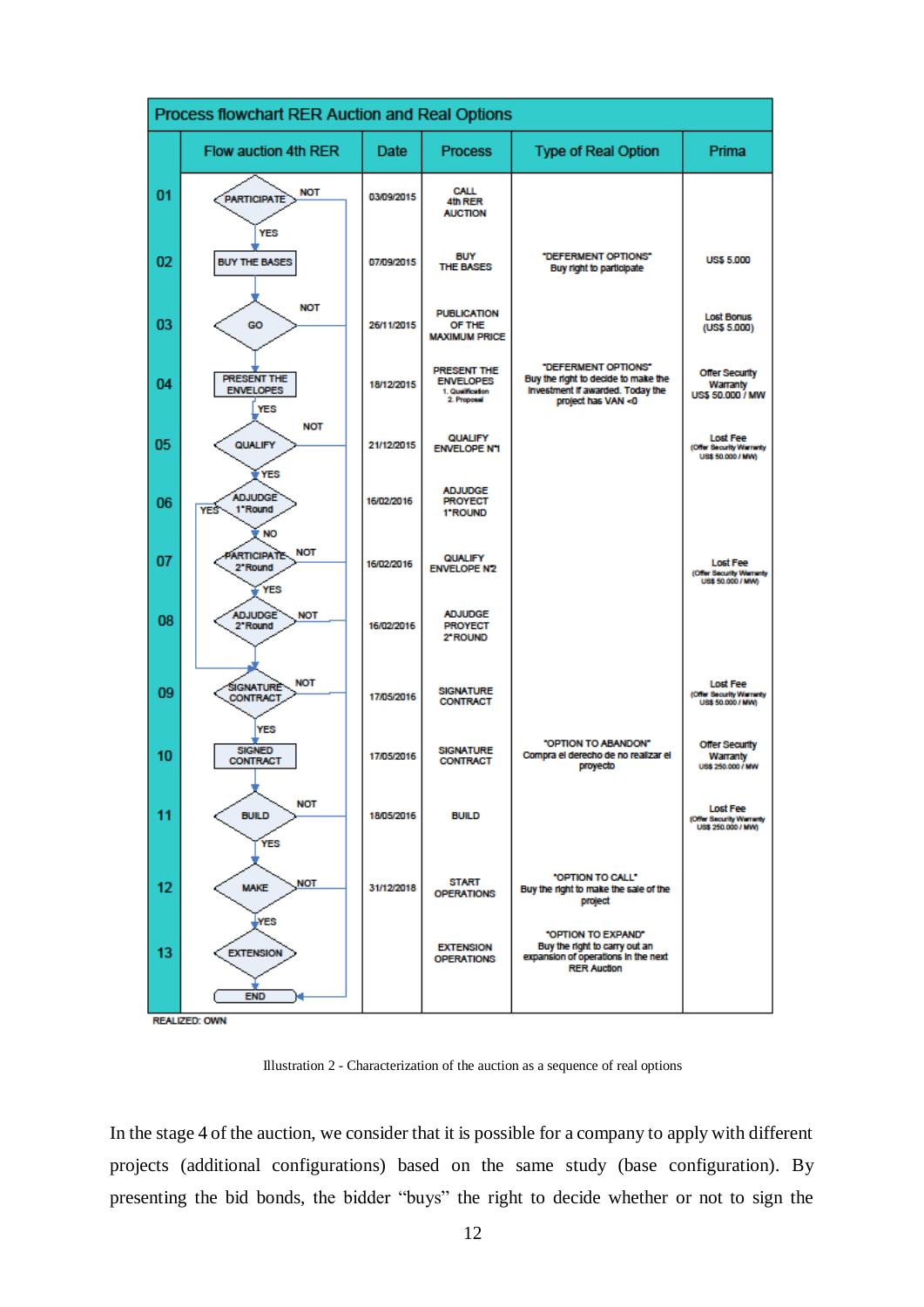concession contract in the case of winning the tender. That is, deferring the decision to make the investment (the exercise price) only after the winning of the tender and signing of the contract. This decision right has been bought by the presentation of the Bid Bond, if it decides not to sign, it will pay USD50,000 / MW, which would be the option price (c).

# **DEVELOPMENT STRATEGY WITH THE FOCUS OF REAL OPTIONS**

We have tried to interpret what was the strategy used by ENEL in the fourth RER auction, we support that the company used the ROT in addition to the traditional evaluation Discounted Cash Flow (DCF) to make its decision to enter and succeed in concessioning the Nazca Wind Project in the RER auction. The approach used was similar to a call option to deferred, because it gave ENEL the right to defer its decision to make the investment only after winning the tender.

We suppose that, by presenting several additional projects, ENEL tryed to maximize its chances of winning the tender. Because, other things being equal, the more projects presented, the greater the probability of success. The model we propose will be applied to stage 4, which extends from the period of presentation of the envelopes containing the projects that took place on December 18, 2015 until the closing of the process, the date of the concession and signature of the contract that is the May 17, 2016. We assume that ENEL valued its option to defer its decision (as a call option) and incorporated that data into its evaluation and thus could have more information to support its decision.

We say that the strategy is based on the ROT because, at the time before the presentation of the envelopes with the bids, the NPV of the project is less than zero, since no Power Purchase Agreement (PPA) contract has been granted and signed. However, if ENEL decided not to participate in the auction, it could sell the project to another potential bidder, since there is a project market that is very active in the periods prior to the auction. We use the multiples disclosed by Deloitte to estimate the value of the project at that time and consider it the price of the underlying asset  $(S_0)$ , at the initial moment  $(t_0)$ .

However, if the company decides to participate in the auction, one of the additional configurations of the project may be awarded, guaranteeing a steady cash flow through a  $PPA^7$ . The presente value of this cash flow is equivalent to the value of the configuration of the project

<sup>7</sup> Power Purchase Agreement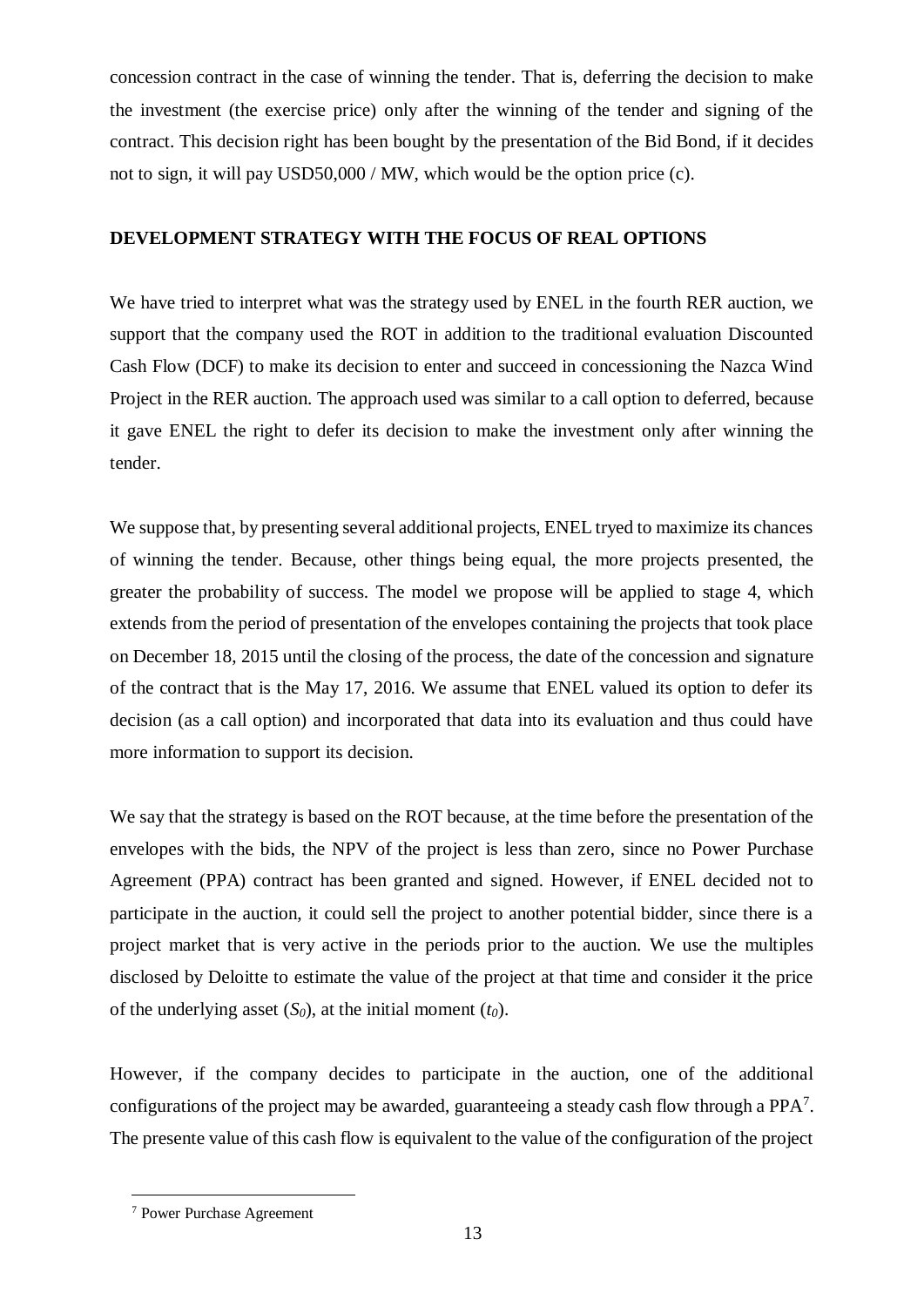if awarded  $(S_{11})$ . If the bid is not won, the project will have an  $S_{12}$  value, where  $S_{12} < S_0$ , because after the auction the market for the purchase and sale of projects slows down.

Considering that the cost of the investment to implement the wind farm is the exercise price (*K*), the NPV would be equivalent to  $(S_{11} - K)$ , if the company awards the bid, or  $(S_{12} - K)$  if the project is not selected. If the company obtains the award and decides not to sign the concession contract, the bid bond (USD50,000 / MW) will be executed. In the real options model, the bid bon would be the option price (*c*).

That process of potential change in the value of the project (underlying asset) of  $S_\theta$  in  $t_\theta$ (presentation of the envelopes) for  $S_{II}$  in  $t_I$  (signature of the concession contract) if the auction is awarded; or alternatively to an  $S_{12}$  value in  $t_1$ , if it is not awarded. It leads us to the conclusión that the situation is similar to buying a call option, because in any case the company would always rationally choose to make the *K* investment whenever *S1> K*, or *S1-K> 0*, that is, when the NPV of the project is positive.

If  $S_I$ -K <0 the company has the right to decide not to make the investment, but the bid bond would be executed. In other words, the company can pay the price (c) to not sign the contract. Then, in terms of options, after winning the bid, the company has to decide between *S11-K* or *c*, in other words the **Max**  $(S_{11}$ -K, *c*).

This option to defer the decisión to do the investment would be only theoretical if it did not serve to make a decision and increase the probability of awarding a project. Therefore, by knowing how much is the price of the option, it is posible to compare it against the costs of the bid bond. If the value of the bid bond is inferior to the price of the option, it would be posible to include more additional project configurations, since increasing the number of projects presented in the auction also increases the probabilities of adjudication. The increase in the number of projects actually occurred. According to the documentation of the auction, 34 wind projects were presented, of which ENEL presented 24.

As mentioned in the strategy with the ROT approach, competing only with the base configuration of the project (Nazca Wind Farm) would generate a financial cost for presenting the bid bond to participate in the auction. The strategy is to increase the probability of award success by registering as many additional configurations of the project as possible, but the question is: **what is the optimal number of additional projects, taking into account the costs for the extra bid bond needed?**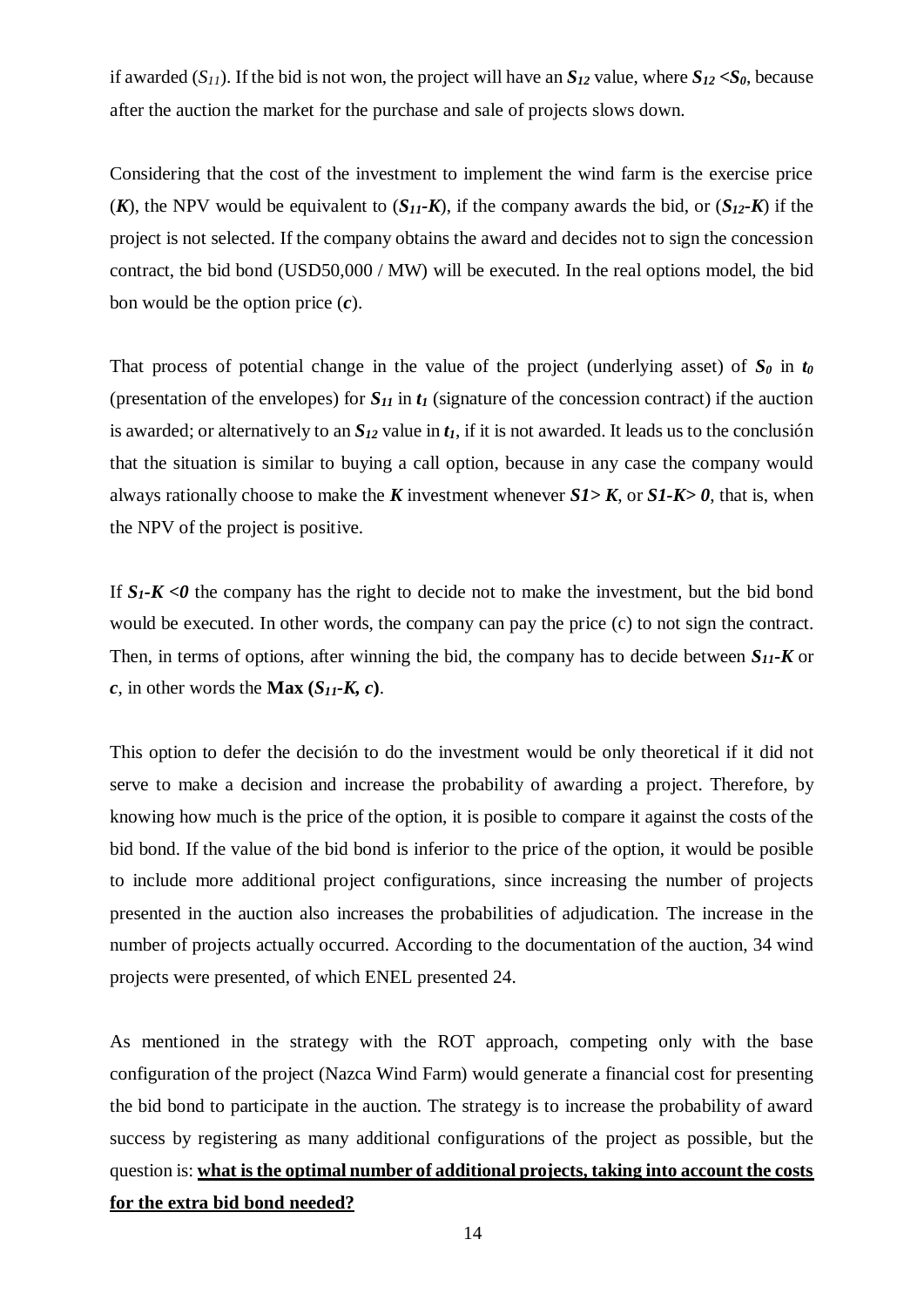ENEL presented eighteen additional configurations to the NAZCA base project in the RER auction, we have carried out the valuation of the base configuration of the project and of its eighteen additional configurations, taking the same assumptions and changing the elements that differentiate each additional configuration, which are: the price offered, the installed capacity and the estimated annual energy production. However, when changing these variables, important considerations in the valuation also changed, such as the number of wind turbines, plant factor, fees for associated bid bonds, CAPEX, OPEX and finally the NPV and IRR. The variables that have not been modified are capital costs (*ke*) and debt (*kd*), the percentage of debt, the construction time of the plant (even though some initial configurations are of lower installed capacity and therefore implying less wind turbines) and the unit costs of  $O \& M$ . The following table shows the investment, financial NPV and economic IRR of the eighteen additional configurations:

| Project                | <b>Installed</b><br><b>Capacity</b><br>(MW) | <b>Offered</b><br>energy<br>(GWh/year) | <b>Offered</b><br>Price<br>(USD/MWh) | Investment<br>(USD 1,000) | Present<br><b>Values</b><br>(DCF in<br>USD1,000) | <b>IRR</b> |
|------------------------|---------------------------------------------|----------------------------------------|--------------------------------------|---------------------------|--------------------------------------------------|------------|
| <b>PARQUE NAZCA</b>    | 126                                         | 573.000                                | 37.83                                | 190,089                   | 29,952                                           | 6.51%      |
| <b>PARQUE NAZCA 2</b>  | 114                                         | 527.925                                | 37.85                                | 175,073                   | 27,609                                           | 6.52%      |
| <b>PARQUE NAZCA 3</b>  | 102                                         | 476.728                                | 38.35                                | 160,057                   | 25,776                                           | 6.55%      |
| PARQUE NAZCA 4         | 93                                          | 438.209                                | 38.40                                | 148,795                   | 22,457                                           | 6.44%      |
| <b>PARQUE NAZCA 5</b>  | 84                                          | 399.357                                | 39.39                                | 137,533                   | 23,043                                           | 6.63%      |
| PARQUE NAZCA 6         | 75                                          | 361.066                                | 40.15                                | 126,271                   | 22,100                                           | 6.71%      |
| PARQUE NAZCA 7         | 66                                          | 322,880                                | 40.99                                | 115,009                   | 20,844                                           | 6.78%      |
| <b>PARQUE NAZCA 8</b>  | 57                                          | 281.173                                | 41.99                                | 103,747                   | 18,073                                           | 6.70%      |
| <b>PARQUE NAZCA 10</b> | 51                                          | 253.599                                | 43.77                                | 96,239                    | 18,864                                           | 6.95%      |
| <b>PARQUE NAZCA 11</b> | 45                                          | 225.725                                | 59.00                                | 88,739                    | 50,821                                           | 10.96%     |
| <b>PARQUE NAZCA 15</b> | 81                                          | 310.961                                | 63.60                                | 133,790                   | 76,302                                           | 10.93%     |
| <b>PARQUE NAZCA 16</b> | 72                                          | 279.215                                | 63.70                                | 122,526                   | 66,773                                           | 10.67%     |
| PARQUE NAZCA 17        | 63                                          | 245.924                                | 63.80                                | 111,262                   | 56,256                                           | 10.27%     |
| <b>PARQUE NAZCA 18</b> | 54                                          | 212.094                                | 63.90                                | 99,998                    | 45,328                                           | 9.73%      |
| PARQUE NAZCA 20        | 45                                          | 178.204                                | 64.00                                | 88,734                    | 34,273                                           | 9.02%      |
| PARQUE NAZCA 22        | 36                                          | 144.093                                | 64.10                                | 77,470                    | 22,995                                           | 8.06%      |
| <b>PARQUE NAZCA 25</b> | 27                                          | 108.396                                | 64.20                                | 66,205                    | 10,619                                           | 6.54%      |
| PARQUE NAZCA 27        | 21                                          | 84.046                                 | 64.30                                | 58,696                    | 1,945                                            | 5.07%      |
| PARQUE NAZCA 29        | 15                                          | 60.825                                 | 64.40                                | 43,686                    | 145                                              | 4.71%      |

*Table 3- Results of the valuation using the Discounted Cash Flow method*

The value of the project, estimated by the multiple of the Deloitte report, is the input for the next step, which is the valuation of the call option. This value is the price of the underlying asset  $S_\theta$ . For example, the price value of the underlying asset  $S_\theta$ , for the base configuration of the project that has a capacity of 126MW would have the value of US\$ 25.2 million (126MW x US \$ 0.2M).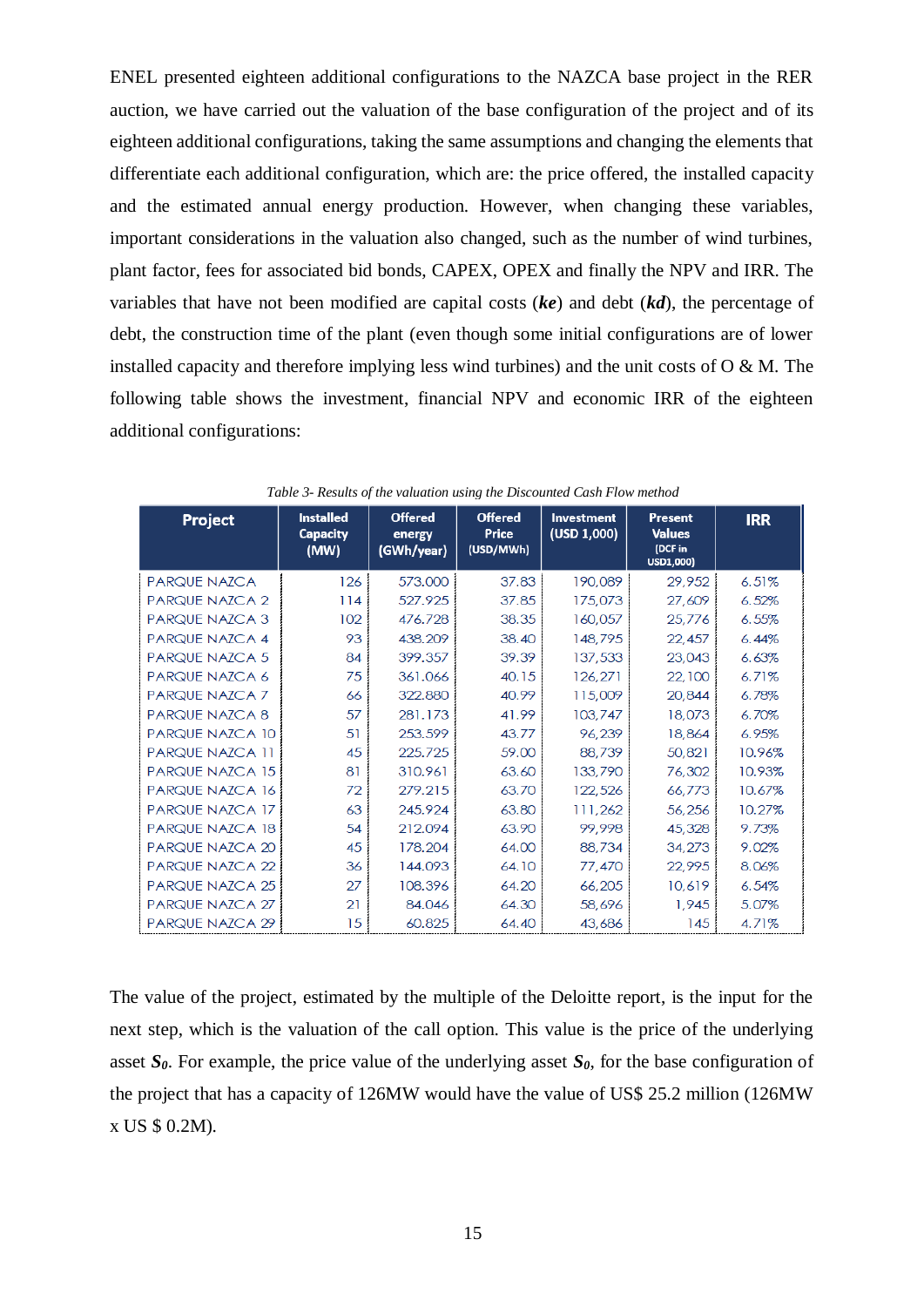For the case selected, we have assumed the probabilities of  $q_u$  and  $q_d$  for the posible outcomes of the call option in the binomial model and that the expected financial cost consist of two parts: the fees and interests the financial institution will charge for the issuance of the bid bond. We have assumed a cost of 1% for the period between the presentation of envelopes and the end of the bidding process.

The estimation of volatility is one of the main problems in the implementation of the valuation by real options, since in the valuation by the binomial method all the parameters within the formula are known except the volatility. That is why it was decided to estimate the implied volatility, since we know the value of the underlying asset, the exercise price, the time to exercise, the risk-free rate. We determined the volatility for the base configuration of the project using the binomial model, the result was 337%.



*Illustration 3 - Binomial method applied for the valuation of an option to defer a project*

This methodology, valuation by binomial method, has been applied to all the other additional configurations of the project, in order to determine its implied volatility, and to apply the valuation of Black & Scholes to determine the value of the call option. The following table shows the implied volatilities calculated for all the additional project configurations and that are on average above the volatility found in the base configuration of the project.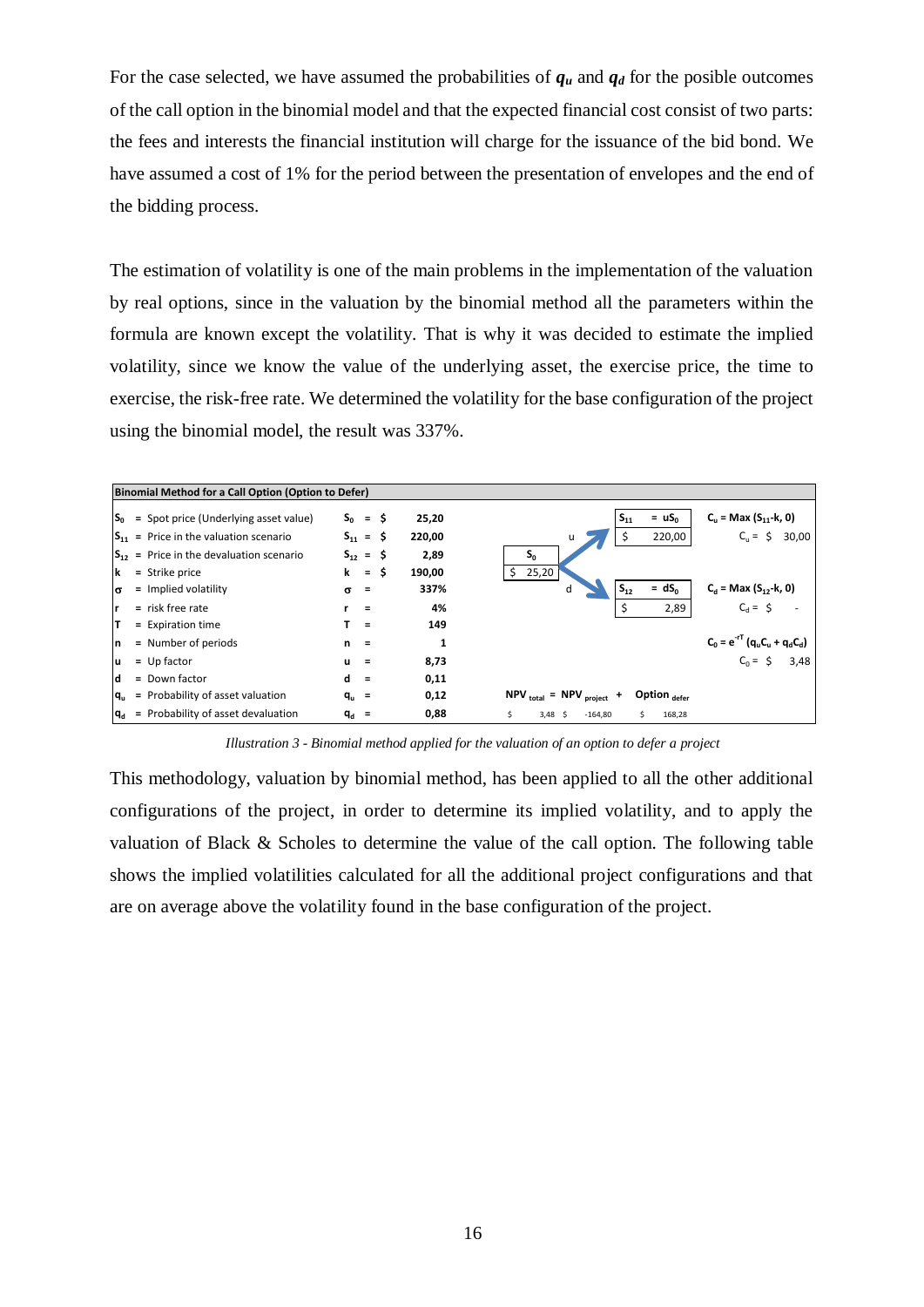| Project                | <b>Project value</b><br>(USD1,000) | <b>Present</b><br><b>Values</b><br>(DCF in<br>USD1,000) | <b>Up Factor and</b><br><b>Down Factor</b> |             | <b>Probabilities</b> |     | <b>Implied</b><br>volatility |
|------------------------|------------------------------------|---------------------------------------------------------|--------------------------------------------|-------------|----------------------|-----|------------------------------|
|                        | S <sub>O</sub>                     | <b>S11</b>                                              | Ù                                          | $\mathbf d$ | qu                   | qd  | $\sigma$                     |
| PARQUE NAZCA           | 25,200                             | 220,041                                                 | 8.73                                       | 0.11        | 11%                  | 89% | 337%                         |
| PARQUE NAZCA 2         | 22,800                             | 202,683                                                 | 8.89                                       | 0.11        | 11%                  | 89% | 340%                         |
| PARQUE NAZCA3          | 20,400                             | 185,833                                                 | 9.11                                       | 0.11        | 10%                  | 90% | 343%                         |
| PARQUE NAZCA 4         | 18,600                             | 171,252                                                 | 9.21                                       | 0.11        | 10%                  | 90% | 345%                         |
| PARQUE NAZCA 5         | 16,800                             | 160,577                                                 | 9.56                                       | 0.10        | 10%                  | 90% | 351%                         |
| PARQUE NAZCA 6         | 15,000                             | 148,371                                                 | 9.89                                       | 0.10        | 10%                  | 90% | 356%                         |
| PARQUE NAZCA 7         | 13,200                             | 135,854                                                 | 10.29                                      | 0.10        | 9%                   | 91% | 362%                         |
| PARQUE NAZCA8          | 11,400                             | 121,820                                                 | 10.69                                      | 0.09        | 9%                   | 91% | 368%                         |
| PARQUE NAZCA 10        | 10,200                             | 115,103                                                 | 11.28                                      | 0.09        | 8%                   | 92% | 377%                         |
| PARQUE NAZCA 11        | 9,000                              | 139,560                                                 | 15.51                                      | 0.06        | $6\%$                | 94% | 426%                         |
| PARQUE NAZCA 15        | 16,200                             | 210.092                                                 | 12.97                                      | 0.08        | 7%                   | 93% | 398%                         |
| PARQUE NAZCA 16        | 14,400                             | 189,300                                                 | 13.15                                      | 0.08        | 7%                   | 93% | 400%                         |
| PARQUE NAZCA 17        | 12,600                             | 167,519                                                 | 13.30                                      | 0.08        | 7%                   | 93% | 402%                         |
| PARQUE NAZCA 18        | 10,800                             | 145,326                                                 | 13.46                                      | 0.07        | 7%                   | 93% | 404%                         |
| PARQUE NAZCA 20        | 9,000                              | 123,007                                                 | 13.67                                      | 0.07        | 7%                   | 93% | 406%                         |
| <b>PARQUE NAZCA 22</b> | 7,200                              | 100,465                                                 | 13.95                                      | 0.07        | 7%                   | 93% | 410%                         |
| <b>PARQUE NAZCA 25</b> | 5,400                              | 76,824                                                  | 14.23                                      | 0.07        | 7%                   | 93% | 413%                         |
| PARQUE NAZCA 27        | 4,200                              | 60,641                                                  | 14.44                                      | 0.07        | 7%                   | 93% | 415%                         |
| PARQUE NAZCA 29        | 3,000                              | 51,331                                                  | 14.61                                      | 0.07        | 7%                   | 93% | 417%                         |

*Cuadro 1 – Determination of the implied volatilty using the Binomial Method*

After finding the implied volatility by means of the binomial method, we proceed to calculate the value of the call option price for the other additional projects using the Black & Scholes model, which are shown below:

| <b>Black &amp; Scholes Method</b>                                                                                                                                                                                                                                                           |                                                                                                                                                    |  |  |  |  |  |  |  |  |
|---------------------------------------------------------------------------------------------------------------------------------------------------------------------------------------------------------------------------------------------------------------------------------------------|----------------------------------------------------------------------------------------------------------------------------------------------------|--|--|--|--|--|--|--|--|
| $C = S_0 N(d_1) - X e^{rT} N(d_2)$                                                                                                                                                                                                                                                          |                                                                                                                                                    |  |  |  |  |  |  |  |  |
| $S_0 =$ Current value of the underlying asset<br>$X =$ Strike price<br>$\sigma = Volatility \ of \ asset$<br>$r =$ Risk free interest rate<br>$T = Life$ to expiration of the option<br>$d1 = Probability$ of spot price<br>$d2 = Probability$ of strike price<br>$N = Normal distribution$ | $S_0 = $ 25.2$ MM<br>$X = $220.0$ MM<br>$= 337%$<br>$= 4\%$<br>$= 149$ días<br>$d1 = 0.091$<br>$d2 = -2.076$<br>$N(d1) = 0.536$<br>$N(d2) = 0.019$ |  |  |  |  |  |  |  |  |
| $C = S_0 N(d_1) - X e^{-rT} N(d_2)$<br>$d_1 = \frac{\ln(\frac{s}{R}) + (r + \frac{\sigma^2}{2})(T-t)}{\sigma \sqrt{T-t}}$<br>0.091<br><b>\$9.4MM</b><br>\$13.5MM<br>$d_2 = d_1 - \sigma \sqrt{T-t}$<br>$-2.076$                                                                             | $-$ \$4.1MM                                                                                                                                        |  |  |  |  |  |  |  |  |

*Illustration 4 - Black & Scholes Method*

Through the same method it is posible to determine the value of the call option price for all the additional configurations of the project, which are shown in table 5.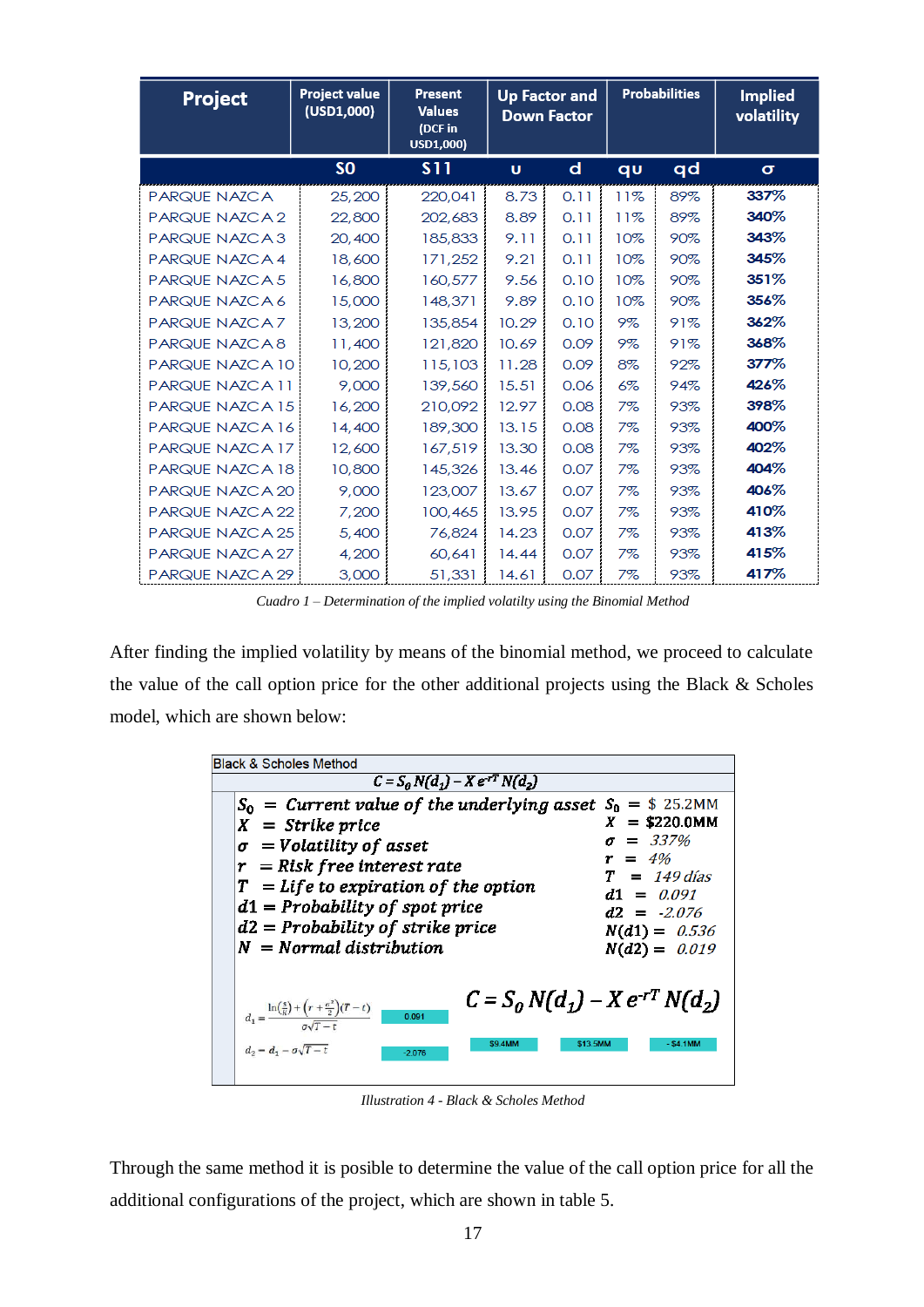| Project               | Project<br>value<br>(USD1,000) | Present<br><b>Values</b><br>(DCF in<br>USD1,000) | <b>Probabilities</b> |         | <b>Normal</b><br>distribution |       | Premium<br>(USD1,000) |
|-----------------------|--------------------------------|--------------------------------------------------|----------------------|---------|-------------------------------|-------|-----------------------|
|                       | S <sub>0</sub>                 | <b>X</b>                                         | d1                   | d2      | N(d1)                         | N(d2) | с                     |
| PARQUE NAZCA          | 25,200                         | 220,041                                          | 0.09                 | $-2.08$ | 0.54                          | 0.02  | 9,413                 |
| PARQUE NAZCA 2        | 22,800                         | 202,683                                          | 0.10                 | $-2.08$ | 0.54                          | 0.02  | 8.612                 |
| PARQUE NAZCA 3        | 20,400                         | 185,833                                          | 0.11                 | $-2.10$ | 0.54                          | 0.02  | 7,823                 |
| PARQUE NAZCA 4        | 18,600                         | 171,252                                          | 0.12                 | $-2.10$ | 0.55                          | 0.02  | 7,179                 |
| <b>PARQUE NAZCA 5</b> | 16,800                         | 160,577                                          | 0.14                 | $-2.12$ | 0.55                          | 0.02  | 6,632                 |
| PARQUE NAZCA 6        | 15,000                         | 148,371                                          | 0.15                 | $-2.14$ | 0.56                          | 0.02  | 6,043                 |
| PARQUE NAZCA 7        | 13,200                         | 135,854                                          | 0.17                 | $-2.16$ | 0.57                          | 0.02  | 5,442                 |
| PARQUE NAZCA 8        | 11,400                         | 121,820                                          | 0.19                 | $-2.18$ | 0.58                          | 0.01  | 4,801                 |
| PARQUE NAZCA 10       | 10,200                         | 115,103                                          | 0.22                 | $-2.20$ | 0.59                          | 0.01  | 4,428                 |
| PARQUE NAZCA 11       | 9.000                          | 139,560                                          | 0.38                 | $-2.36$ | 0.65                          | 0.01  | 4,582                 |
| PARQUE NAZCA 15       | 16,200                         | 210,092                                          | 0.29                 | $-2.27$ | 0.61                          | 0.01  | 7,566                 |
| PARQUE NAZCA 16       | 14,400                         | 189,300                                          | 0.29                 | $-2.28$ | 0.62                          | 0.01  | 6,772                 |
| PARQUE NAZCA 17       | 12,600                         | 167,519                                          | 0.30                 | $-2.29$ | 0.62                          | 0.01  | 5,959                 |
| PARQUE NAZCA 18       | 10,800                         | 145,326                                          | 0.31                 | $-2.29$ | 0.62                          | 0.01  | 5,138                 |
| PARQUE NAZCA 20       | 9,000                          | 123,007                                          | 0.31                 | $-2.30$ | 0.62                          | 0.01  | 4,315                 |
| PARQUE NAZCA 22       | 7,200                          | 100,465                                          | 0.32                 | $-2.31$ | 0.63                          | 0.01  | 3,487                 |
| PARQUE NAZCA 25       | 5,400                          | 76,824                                           | 0.33                 | $-2.32$ | 0.63                          | 0.01  | 2,640                 |
| PARQUE NAZCA 27       | 4,200                          | 60,641                                           | 0.34                 | $-2.33$ | 0.63                          | 0.01  | 2,068                 |
| PARQUE NAZCA 29       | 3,000                          | 51,331                                           | 0.35                 | $-2.33$ | 0.64                          | 0.01  | 1,486                 |

*Table 4 - Black & Scholes Method - Maximum Price*

The price of the call option on the basic configuration was calculated and then compared with the expected cost of the bid bond required to present this Project in the process of the fourth RER auction. The theoretical price of the call option is US \$9,4 millions applying the Black & Scholes model and the amount of the required bid bond would be US \$ 6.3 million (126MW x US \$ 50 thousand), however the estimated cost would be US\$ 773 thousand (regarding the interests, fees and comissions). Which leads to the conclusion that bid bond requested by the RER auction is "cheap", comparing to the call option price, and that it serves to confirm that what ENEL did by including additional configurations to the project was to increase its probability of award success, paying for all the costs of additional bid bonds a value lower than the theoretical price for the real call option to defer the decision to make the investment of the Nazca project in its basic configuration.

Within the process of the fourth RER auction, we can identify that other companies maybe have applied the same strategy, using the approach of the ROT. To exemplify the contrast between the traditional strategy and the ROT based strategy, lets compare the aproach used by ENEL and the one used by ENERSUR. ENERSUR presented the Twister Wind Farm in the auction,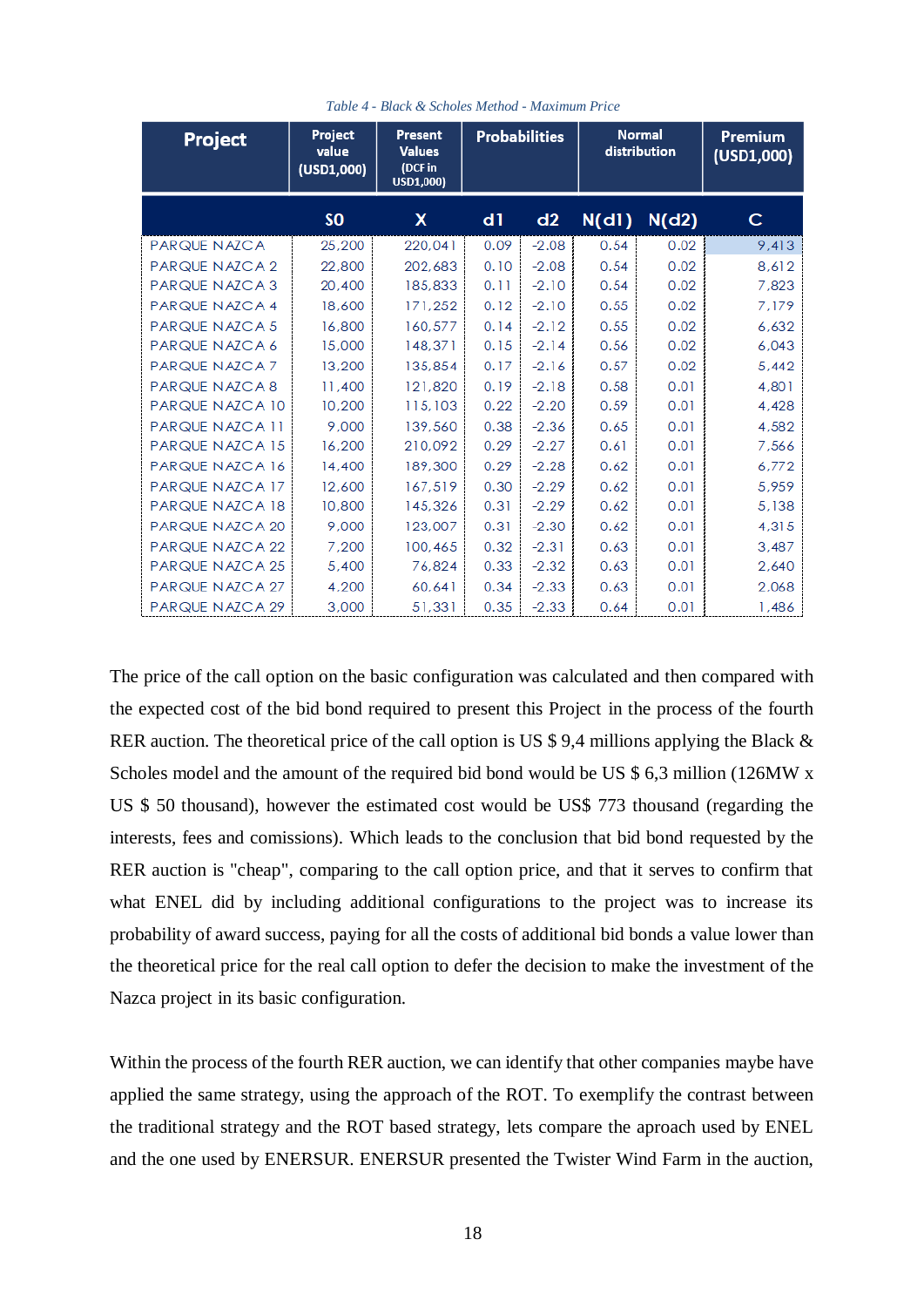which was very similar to the Nazca Project, its connection also, like the Nazca Wind Farm, would be done in the electric grid in Poroma Power Line.

| <b>Company</b>                       | Project               | <b>Installed</b><br><b>Capacity</b><br>(MW) | Offered energy<br>(GWh/year) | <b>Plant</b><br>Factor | <b>Min. Partial</b><br>Adjudication | <b>Total</b><br>amount of<br><b>Bid Bonds</b> | Offered<br>Price<br>(USD/MWh) |  |
|--------------------------------------|-----------------------|---------------------------------------------|------------------------------|------------------------|-------------------------------------|-----------------------------------------------|-------------------------------|--|
| ENEL GREEN POWER PERÚSA PARQUE NAZCA |                       | 126.0                                       | 573.000                      | 52%                    | 92%                                 | US\$ 6.30 MM                                  | 37.83                         |  |
| <b>ENERSUR SA</b>                    | <b>PARQUE TWISTER</b> | 128.6                                       | 569.753                      | 51%                    | 0%                                  | US\$ 6.43 MM                                  | 39.45                         |  |

*Table 5 - The Wind Projects with the lowest prices presented in the auction*

As shown in table 5, the two companies presented similar proposals. In comparison to the Project Nazca presented by ENEL, the Project Twister presented by ENERSUR had a lower plant factor, even though its installed capacity was greater. Its power generation capacity was 0.57% lower and the price offered by ENERSUR was 4.28% higher. However something very important is that ENERSUR did not accept the posibility of a partial award, meaning that ENERSUR was not willing to sign a contract to sell a lower percentage of its electricity production. ENERSUR also decide not to participate in the second round of the auction, when it would have a chance to present the project again with an even lower price.

If ENESUR had proposed a strategy based on the ROT, it could have succesed in the auction, with a partial selling of its electricity production in the second round. And since the bid bond was presented already for the first and second round, there was no additional cost in presenting the same project or a modified version of it in the second round. For example, as there were no offers for biomass energy its demand was supplied through other technologies. Thus, in the second round, the Spanish company Grenergy managed to award two projects of 18MW each. Having a focus on real options ENERSUR could have awarded part of its project and have an option to expand in the following RER auctions.

The case of Grenergy also seems to confirm the use of the ROT approach. Considering Illustration 2 - [Characterization of the auction as a sequence of real options,](#page-11-0) point 10 highlights the option of abandonment, we believe that Grenergy opted for this strategy: if it did not meet the requirements to sign the contract, it would have abandoned one or both of the awarded projects. In order to sign the contract, Grenergy should, among other requirements, form an SPC and subscribe minimum capital of US\$ 100,000.00 per MW, a total of US\$ 3.6 millions. If Grenergy was not able to sign the contrat it would lose the bid bonds presented.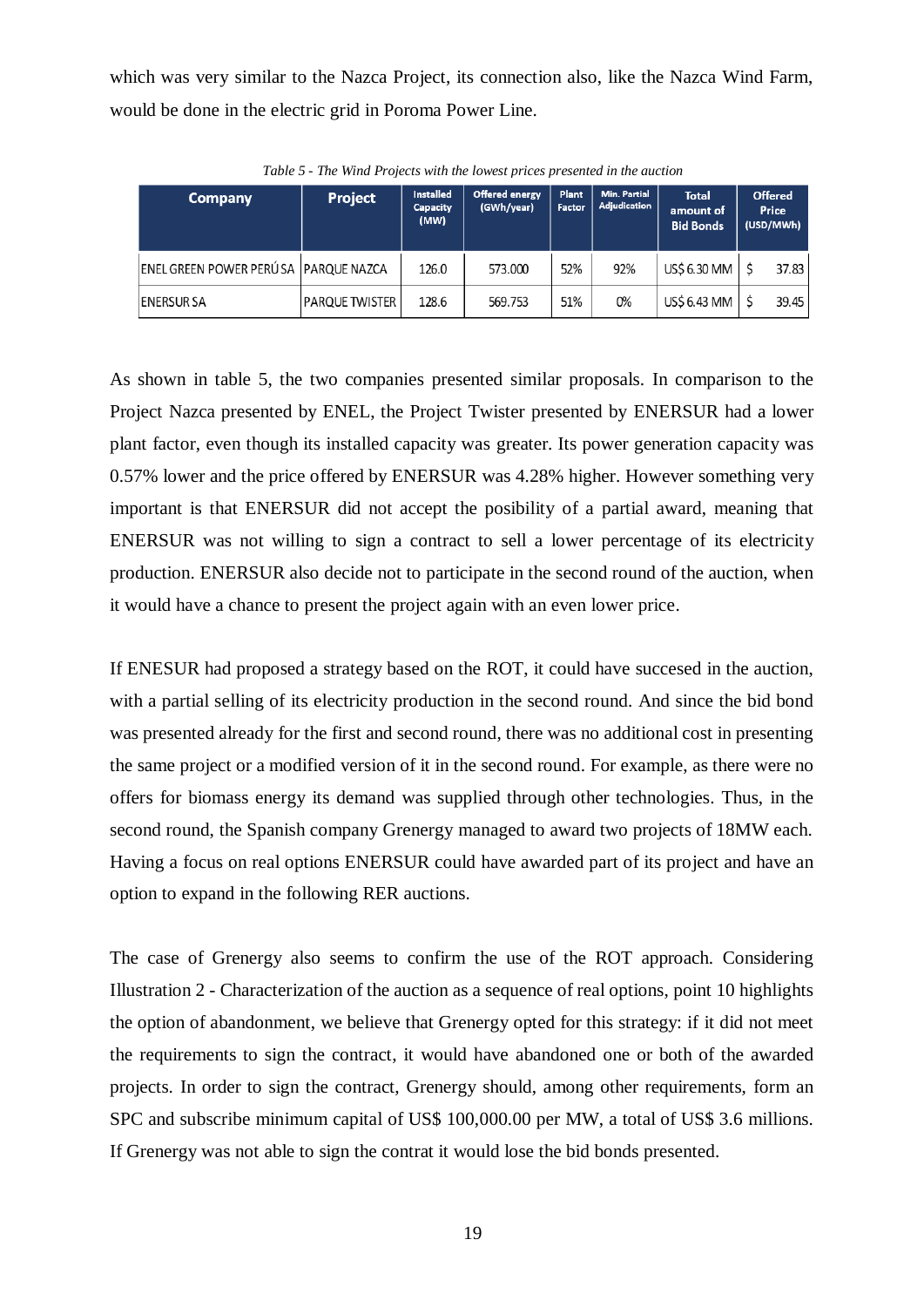Grenergy, after the adjudication of its projects, on February 16, 2016, would have to subscribe and pay US\$ 3.60 millions until May 17, 2016 to sign the contract and if not lose the bid bonds presented (2x18MW\*\$50,000=\$1,800,000.00). During the investigation, information was found in the *Mercado Alternativo Bursátil de Madrid* that Grenergy Renovables S.A. agreed, on May 9, 2016, to increase its capital by issuing a maximum of 2,072,727 new shares with a price or issue rate of 1.90 euros per share, the effective value of this capital increase being a total of € 3,938,181.30<sup>8</sup>.

A good analysis based on real options can lead to better strategies and better decisions. In this case, it is assumed that Grenergy analyzed its decision as a call option for the abandonment of the projects, because even if it did not have the amount to subscribe the required capital for the new SPC, its maximum loss for not signing the contract would be limited to the execution of the bid bonds.

By deferring his decision Grenergy was able to postpone the issuance of shares and do it only when there was enough certainty that the projects were awarded. Other documents illustrate the strategic use of the allocation of projects in Peru to make the issuance of shares more attractive. For example, the Presentation of the Business Plan 2016-2017 was made only on February 23, 2016 and the brochure "*DOCUMENTO DE AMPLIACIÓN REDUCIDO PARA EL MERCADO ALTERNATIVO BURSÁTIL*" where the operation of issuance of shares was made public on March 30 of 2016. Both after the award of the projects and prior to the effective increase of its capital.

## **PART SEVEN: CONCLUSIONS AND RECOMMENDATIONS**

 $\overline{a}$ 

It was demonstrated that a company can, from a base configuration of a project, generate additional configurations and it was possible to identify the elements of a call option (acquisition of a decision right, on a specific date through the payment of a premium) for each one of the stages of the Auction process.

The decisions ENEL took in the last RER auction were modeled through the ROT, these real options were options to defer a decision, because it gave ENEL the right to defer its decision to make the investment if it awarded the project in the auction. It was pointed out that the theoretical price of this call option, from the valuation of the call option over the base

<sup>8</sup> https://www.bolsasymercados.es/MaB/esp/EE/Ficha/GRENERGY\_RENOVABLES\_ES0105079000.aspx#se\_top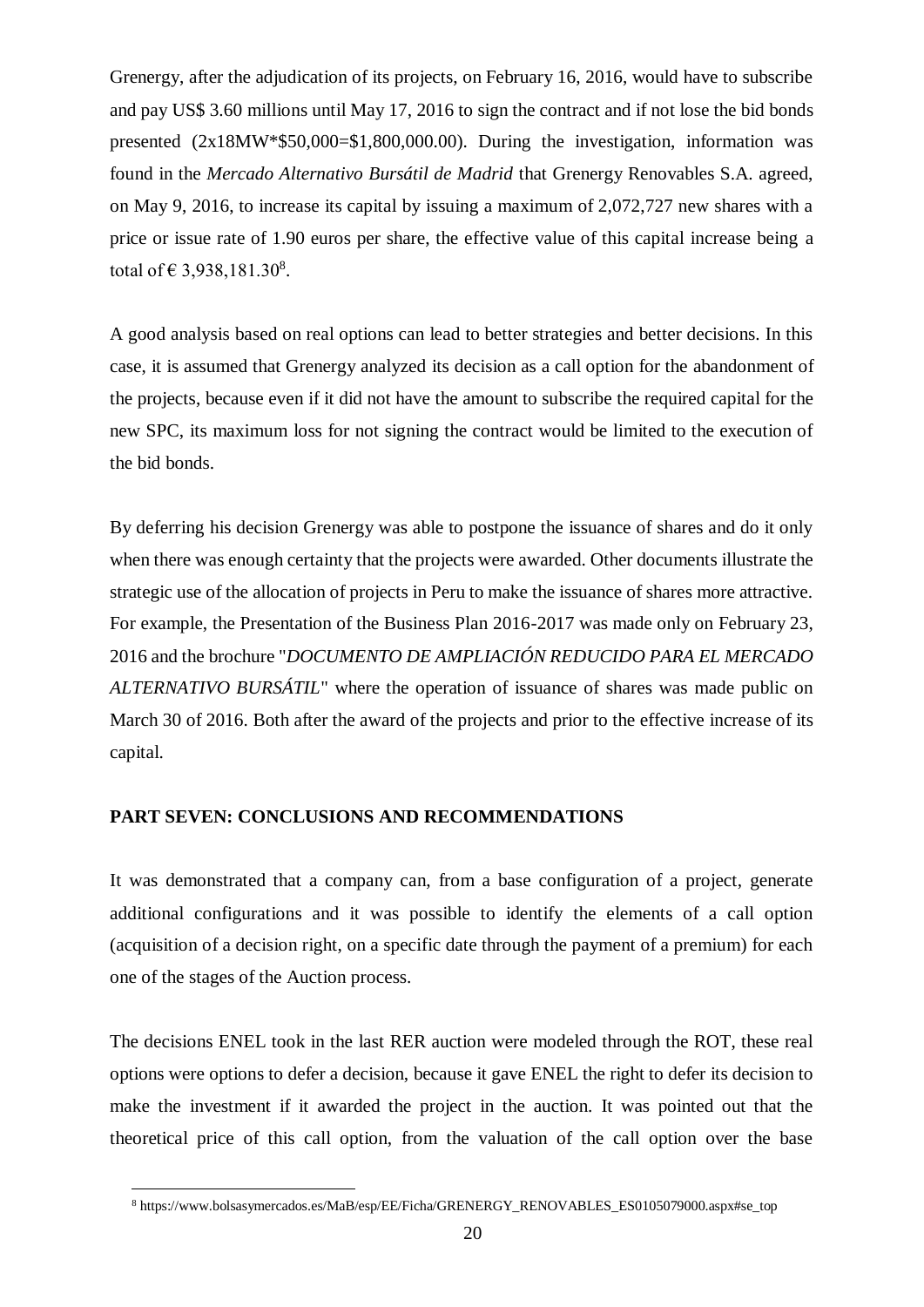configuration of the Nazca Wind Farm project, was greater than the sum of the expected costs of the presentation of eighteen (18) additional configurations of the "original" Nazca Project and their respective bid bonds.

It was observed that the bid bond demanded is low, which can encourage opportunistic behaviors and encourage bidders to assume high risks, presenting projects that have no materiality, which are not robust enough. Once the projects are awarded, just after the results of the auctions, the bidders begin in fact to carry out their studies. That can generate delays and dropouts, because between a negative NPV and losing the bid bonds presented, almost always, it is cheaper to lose them.

For the bidders, the following guidelines are valid:

 $\overline{a}$ 

- a) They should always use the binomial model to estimate the implicit volatility of the base configuration of the projects, for later estimation of the theoretical call option price, through the Black & Scholes model and then determine the number of additional configurations that may be presented in the auction;
- b) Bidders should always consider the possibility of participating in the second round of the auction, since the price is already "paid", and for each configuration presented, a minimum feasible percentage must be determined, bearing in mind the possibility of a partial award;
- c) They must consider also the possibilities of expansion implicit in the projects, especially in the wind projects. As, for example, the hybrid project (solar and wind) of ENEL in Pernambuco / Brazil<sup>9</sup>;
- d) It is always advantageous to participate in the auctions, since the expected value of the premiums to be paid for the right to decide to sign the concession contract in the case of adjudication is very low. In terms of real otpions, the price of the call option regarding buying the right to decide whether or not to do an investment is not very high.

The analysis of the selected case reveals the existence of sources of value in the business decision other than only the analysis of the expected cash flows, which allow to justify the strategy adopted. The valuation of the option ENEL choosed, to take part in the auction by presenting multiple projects, explains at least in part the rationality of the strategy employed.

<sup>9</sup> http://elperiodicodelaenergia.com/enel-green-power-inaugura-la-primera-central-hibrida-solar-eolica-debrasil/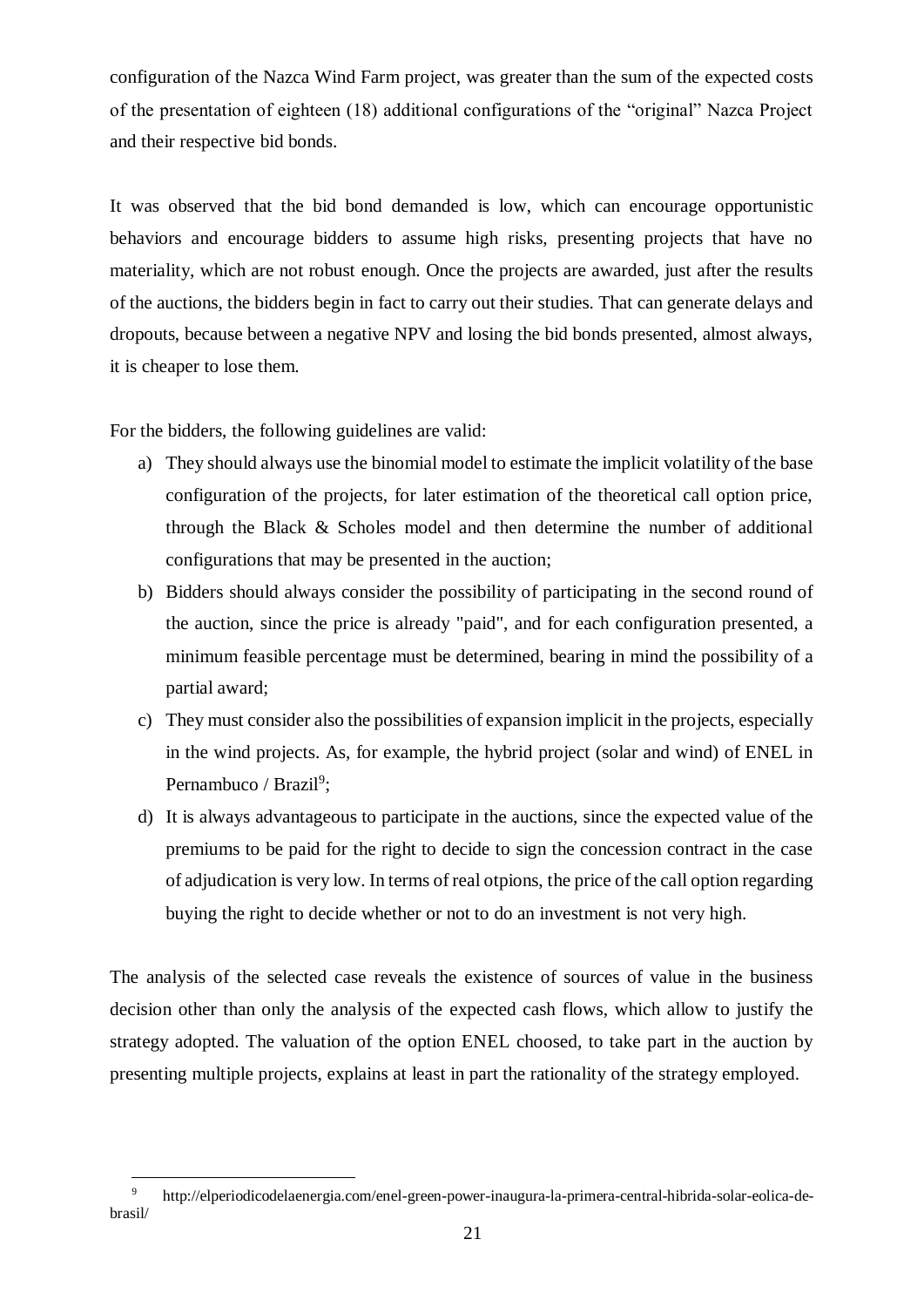As a whole, the evidence collected and analyzed in this work contributes to increase the empirical evidence favorable to the relevance of real options as a source of value in business decisions, expanding the range of cases studied in other sectors.

### **BIBLIOGRAPHY**

Abadie L, Chamorro. 2014. J. Valuation of Wind Energy Projects: A Real Options Approach. Article Energies 2014, 7, 3218-3255; doi:10.3390/en7053218

Alonso, S., V. Azofra y G. de la Fuente. 2009. Las opciones reales en el sector eleectrico. El caso de la expansion de Endesa en Latinoamerica. Cuadernos de Economia y Direccion de la Empresa, 38, 65-94.

Ambiente, Perú. Ministerio del. Tercera Comunicación Nacional Del Perú a La Convención Marco De Las Naciones Unidas Sobre El Cambio Climático. MINAM, 2016.

Cong, Lin William, Auctions of Real Options (March 8, 2016). Available at SSRN: https://ssrn.com/abstract=2136359 or http://dx.doi.org/10.2139/ssrn.2136359

COSTA, Brener Elias da. Estudo bibliométrico sobre opções reais no Brasil. 2014. 255 f. Dissertação (Mestrado em Ciências Sociais Aplicadas) - Universidade Federal de Uberlândia, Uberlândia, 2014.

Fernández, Pablo. 2008. Valorización de opciones reales: Dificultades, Problemas y Errores. IESE Business School. Universidad de Navarra.

FORO REGIONAL ICA. 2013. Eficiencia y Nuevas Tecnologías en los Sistemas Eléctricos Parques Eólicos en Marcona.

Frolunde SG, Obling PE. 2010. Valuation Models for Wind Farms under Development - A Real Options Perspective. Master's Thesis, Version 2 Copenhagen Business School 2010.

Luehrman, Timothy A. ["Investment Opportunities as Real Options: Getting Started on the](http://www.hbs.edu/faculty/product/18533)  [Numbers."](http://www.hbs.edu/faculty/product/18533) Harvard Business Review 76, no. 4 (July–August 1998): 51–67.

Luehrman, Timothy A. ["Strategy as a Portfolio of Real Options."](http://www.hbs.edu/faculty/product/18530) Harvard Business Review 76, no. 5 (September–October 1998): 87–99.

Mascareñas, J. 2007. Opciones reales en la valoración de proyectos de inversión. Universidad Complutense de Madrid.

Mascareñas, J. 2017. Opciones reales: Valorización por el método Tradicional. Universidad Complutense de Madrid.

Molina, J.M. 2012. Estudio de Viabilidad Técnico-Económica de un Parque Eólico de 40mw de potencia. Tesis de Máster Interuniversitario UB-UPC de Ingeniería en Energía